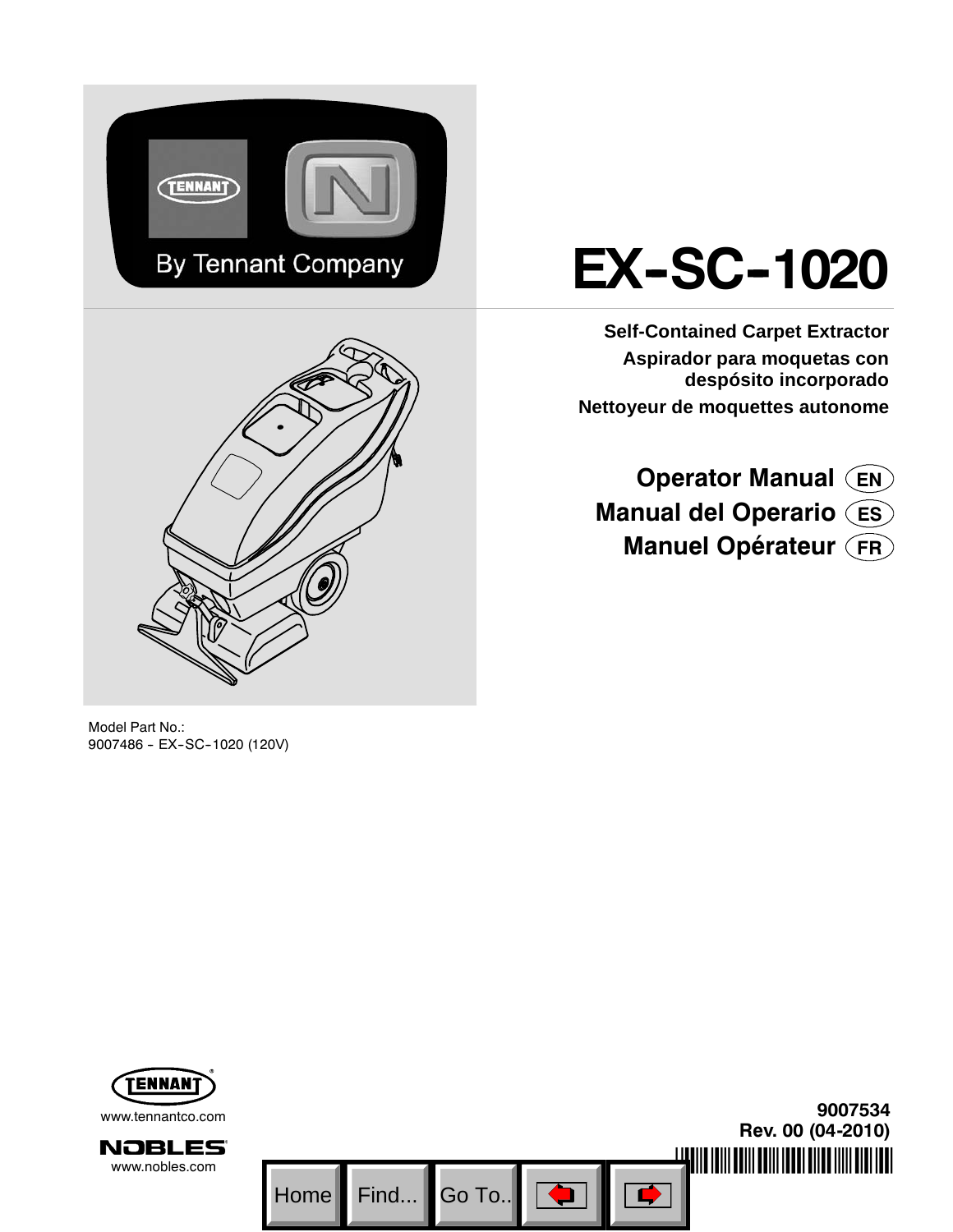This manual is furnished with each new model. It provides necessary operation and maintenance instructions.

#### **Read this manual completely and understand the machine before operating or servicing it.**

This machine will provide excellent service. However, the best results will be obtained at minimum costs if:

- The machine is operated with reasonable care.
- The machine is maintained regularly per the machine maintenance instructions provided.
- The machine is maintained with manufacturer--supplied or equivalent parts.

Parts and supplies may be ordered online, by phone, by fax or by mail.

**UNCRATING MACHINE:** Carefully check carton for signs of damage. Report damages at once to carrier.



## **PROTECT THE ENVIRONMENT**

Please dispose of packaging materials and old machine components in an environmentally safe way according to local waste disposal regulations.

Always remember to recycle.

#### **Tennant Company**

PO Box 1452 Minneapolis, MN 55440 USA Phone: (800) 553-8033 or (763) 513-2850 www.tennantco.com www.nobles.com

Specifications and parts are subject to change without notice.

Copyright © 2010 TENNANT Company. All rights reserved.

## **MACHINE DATA**

| Please fill out at time of installation<br>for future reference. |  |  |  |
|------------------------------------------------------------------|--|--|--|
| Model No. - __________________________________                   |  |  |  |
|                                                                  |  |  |  |
|                                                                  |  |  |  |
| Sales Rep. - ________________________________                    |  |  |  |
|                                                                  |  |  |  |
|                                                                  |  |  |  |
|                                                                  |  |  |  |
|                                                                  |  |  |  |

## **TABLE OF CONTENTS**

Go To.. $\|$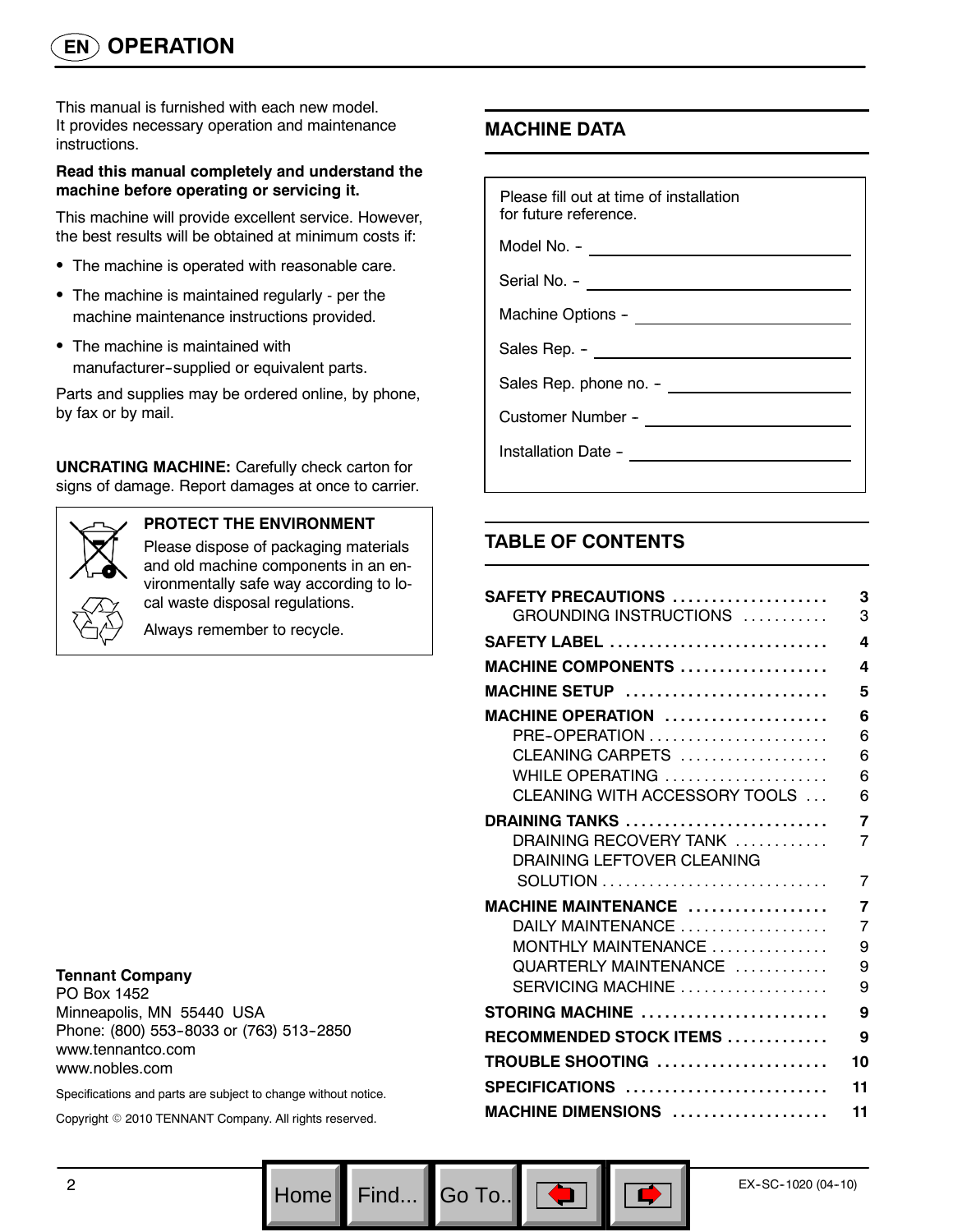## **SAFETY PRECAUTIONS**

**This machine is intended for commercial use only. It is designed exclusively to clean carpet and upholstery in an indoor environment and is not constructed for any other use. Use only recommended cleaning solutions and accessory tools.**

#### **All operators must read, understand and practice the following safety precautions.**

The following warning alert symbol and the "FOR SAFETY" heading are used throughout this manual as indicated in their description:

**WARNING: To warn of hazards or unsafe practices which could result in severe personal injury or death.**

**FOR SAFETY: To identify actions which must be followed for safe operation of equipment.**

**Failure to follow these warnings may result in: personal injury, electrocution, electric shock, fire or explosion:**

**WARNING: Do Not Use Flammable Liquids Or Operate Machine In Or Near Flammable Liquids, Vapors Or Combustible Dusts.**

**WARNING: Do Not Pick Up Flammable Materials Or Reactive Metals.**

**WARNING: Do Not Operate With Damaged Power Cord. Do Not Modify Plug. Unplug Power Cord Before Servicing Machine.**

**WARNING: Do Not Use Outdoors. Do Not Expose to Rain. Store Indoors.**

**The following information signals potentially dangerous conditions to the operator or equipment:**

#### **FOR SAFETY:**

- **1. Do not operate machine:**
	- **-- Unless trained and authorized.**
	- Unless operator manual is read and **understood.**
	- In flammable or explosive areas.
	- Unless cord is properly grounded.
	- **With damaged cord or plug.**
	- **If not in proper operating condition.**

Go To.

**-- In outdoor areas.**

- With the use of additional extension cords. **Only use manufacturer's extension cord equipped with machine which has proper capacity and is grounded.**
- **2. Before operating machine:**
	- **Make sure all safety devices are in place and operate properly.**
- **3. When using machine:**
	- Do not run machine over cord.
	- Do not pull machine by plug or cord.
	- Do not pull cord around sharp edges or **corners.**
	- Do not close doors on cord.
	- Do not unplug by pulling on cord.
	- Do not stretch cord.
	- Do not handle plug with wet hands.
	- Keep cord away from heated surfaces.
	- **Report machine damage or faulty operation immediately.**
	- **Follow mixing and handling instructions on chemical containers.**
- **4. Before leaving or servicing machine:**
	- **Turn off machine.**
	- Unplug cord from wall outlet.
- **5. When servicing machine:**
	- Unplug cord from wall outlet.
	- Avoid moving parts. Do not wear loose **jackets, shirts, or sleeves.**
	- Use manufacturer supplied or approved **replacement parts.**

#### **GROUNDING INSTRUCTIONS**

**Machine must be grounded. If it should malfunction or breakdown, grounding provides a path of least resistance for electrical current to reduce the risk of electrical shock. This machine is equipped with a cord having an** equipment-grounding conductor and grounding **plug. The plug must be plugged into an appropriate outlet that is properly installed in accordance with all local codes and ordinances. Do not remove ground pin; if missing, replace plug before use.**

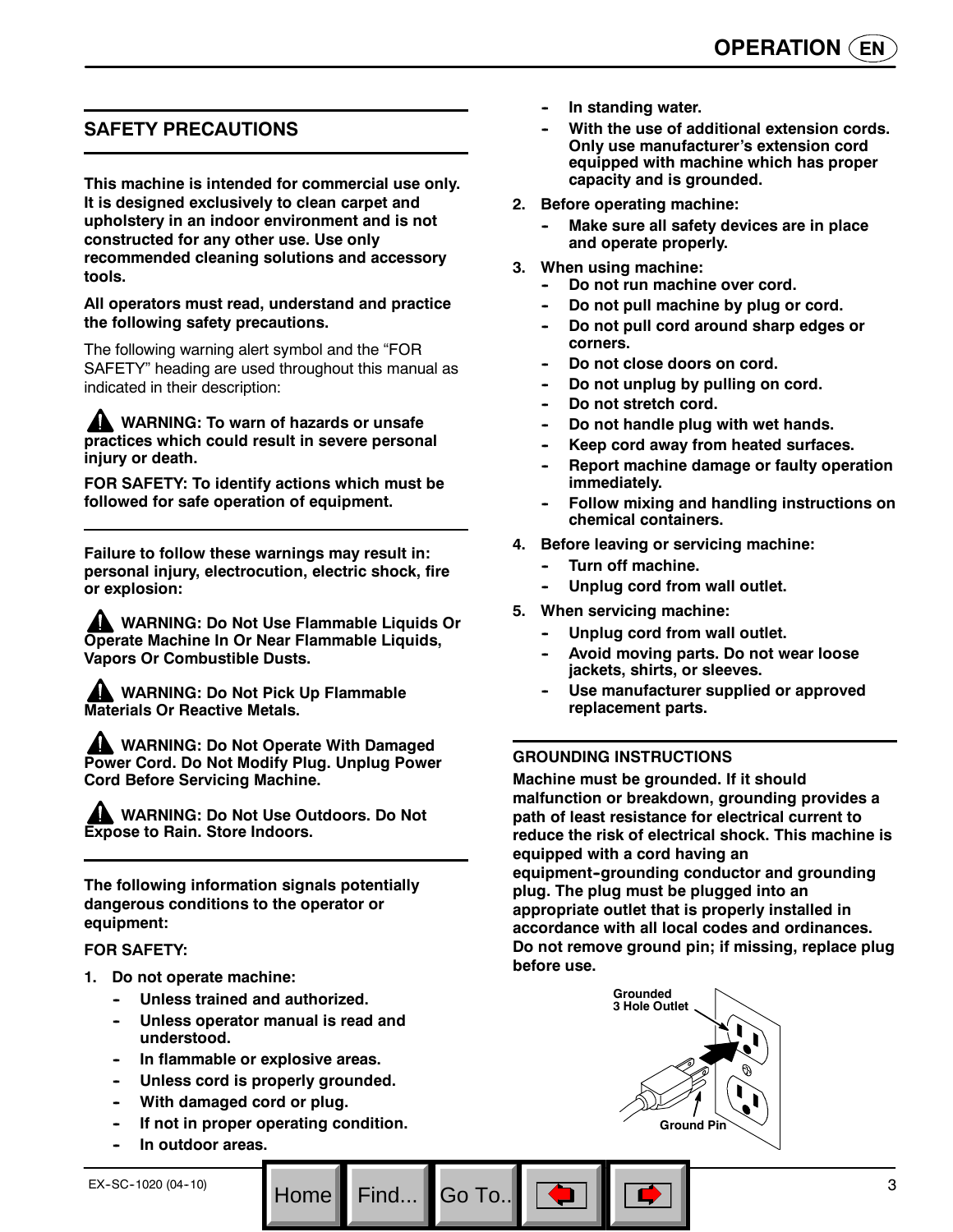## **SAFETY LABEL**

The safety label appears on the machine in the location indicated. Replace label if it becomes damaged or illegible.



## **MACHINE COMPONENTS**



- **12. Accessory Tool Vacuum Hose Hookup**
- **13. Drain Hose**
- **14. Power Cord Pigtail**
- 
- **4. Brush Height Adjustment Knob**
- **5. Solution Tank Lid**
- **6. Recovery Tank Lid**
- **7. Brush/Spray ON/OFF Triggers**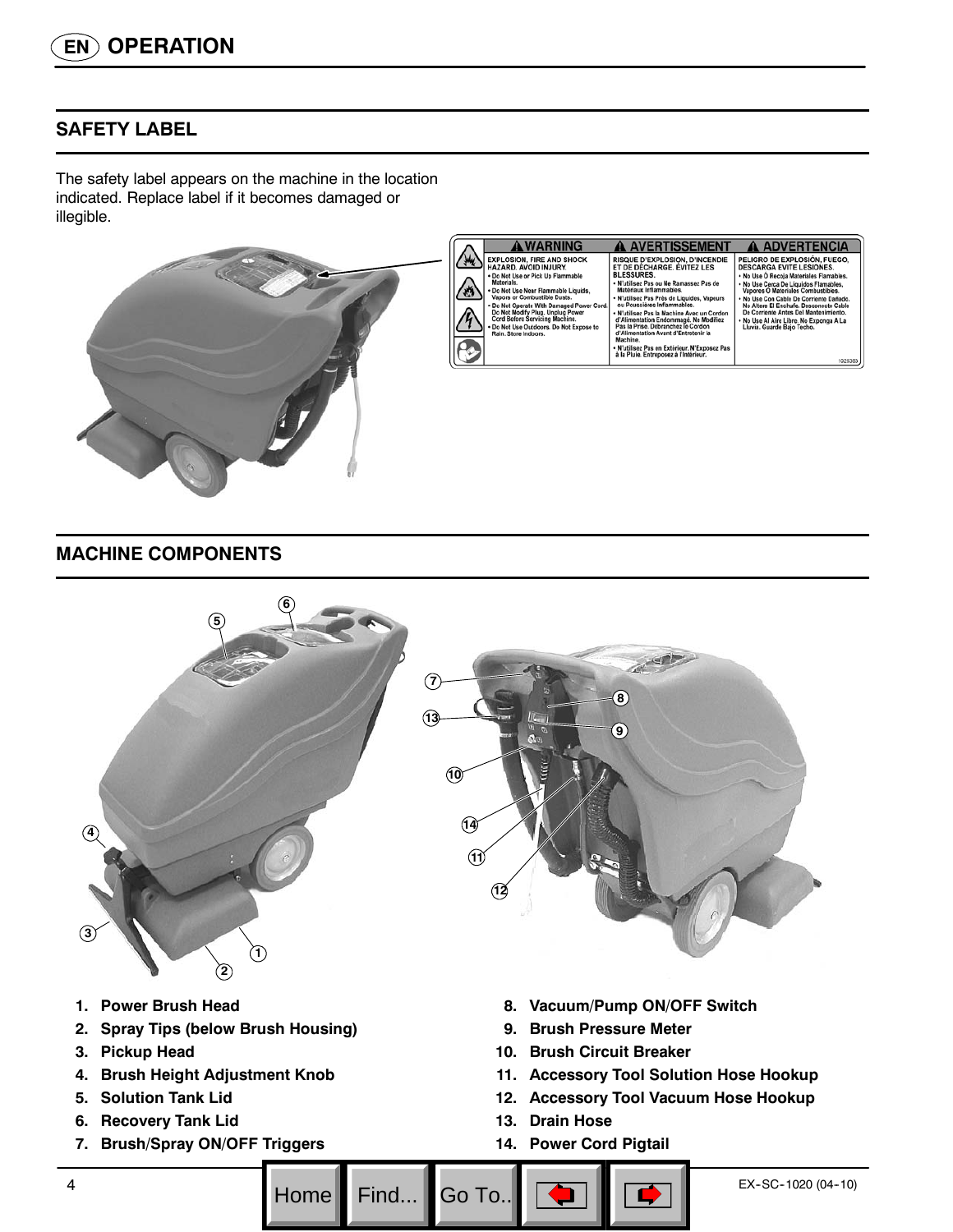## **MACHINE SETUP**

- 1. Carefully check carton for signs of damage. Report damages at once to carrier. The machine is shipped fully assembled and is ready for use.
- 2. Remove solution tank lid. Using a hose or bucket, fill tank with 38L (10 gal) of hot water, 60°C (140°F) maximum (Figure 1).

**ATTENTION: Use different buckets to fill and drain machine to prevent solution system clogs.**



**FIG. 1**

**WARNING: Do Not Use Flammable Liquids Or Operate Machine In Or Near Flammable Liquids, Vapors Or Combustible Dusts.**

3. Add a recommended cleaning solution.

**FOR SAFETY: When using machine, follow mixing and handling instructions on chemical containers.**

**ATTENTION: If using powdered cleaning chemicals, mix chemical with water prior to adding to the tank.**

*NOTE: If desired, water alone achieves excellent cleaning results.*

- 4. Replace lid after filling.
- 5. Connect the supplied extension cord to machine. Plug cord into a grounded wall outlet (Figure 2).



**FOR SAFETY: Do not operate machine with the use of additional extension cords. Only use manufacturer's extension cord equipped with machine which has proper capacity and is grounded.**

6. Adjust brush to proper height. Turn height adjustment knob until bristles slightly touch carpet, then turn knob another one full turn. Turn knob clockwise to raise and counterclockwise to lower (Figure 3).





7. Attach belt clip to power cord (Figure 4).



**Grounded 3 Hole Outlet Ground Pin**



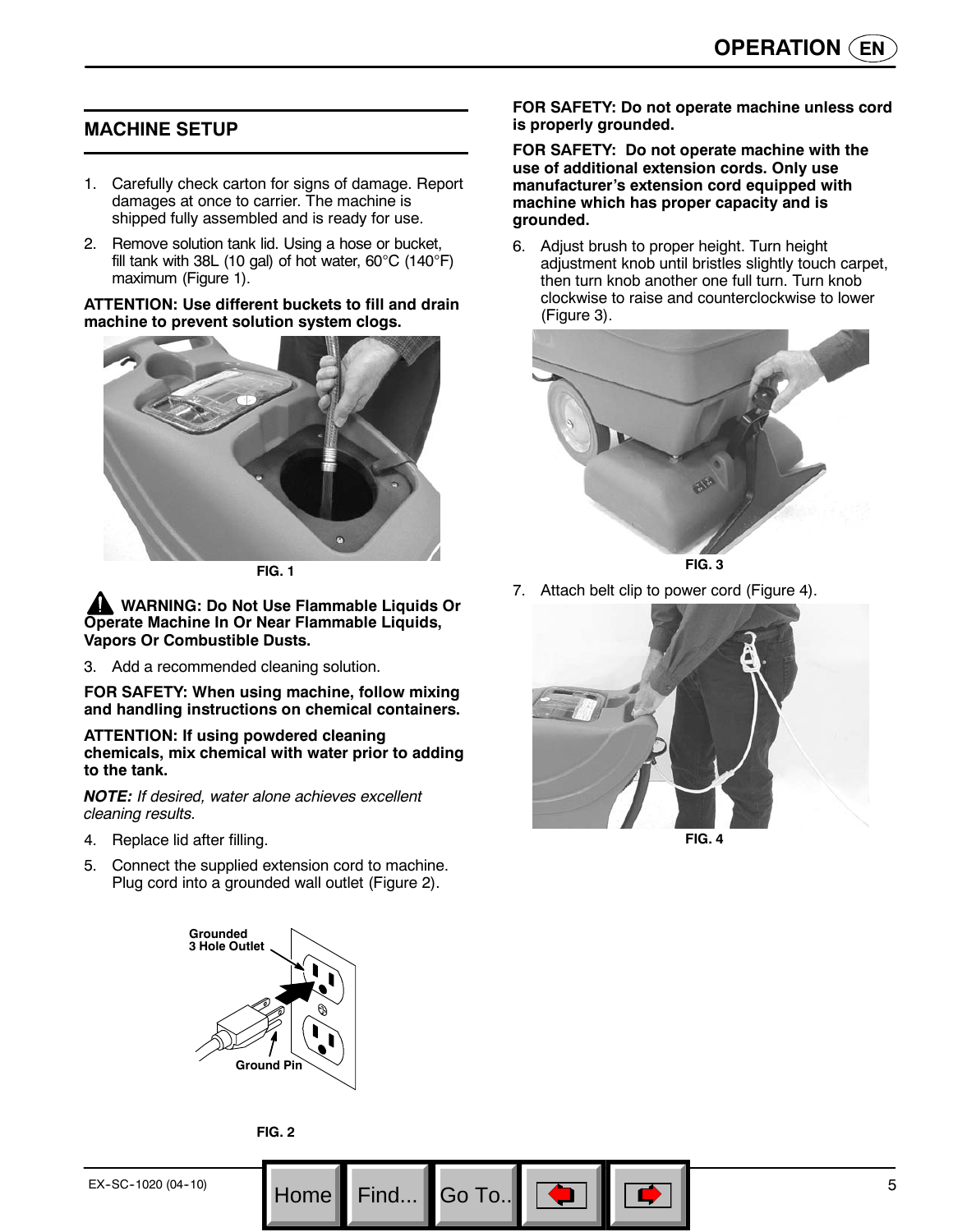## **MACHINE OPERATION**

#### **FOR SAFETY**: **Do not operate machine unless operator manual is read and understood.**

#### **PRE-OPERATION**

- 1. Vacuum carpet to remove particles and other debris.
- 2. Inspect power cord for damage. Replace cord if damaged.

#### **CLEANING CARPETS**

#### **WARNING: Do Not Pick Up Flammable Materials Or Reactive Metals.**

1. Turn on Vacuum/Pump switch.

#### *NOTE: Solution spray is activated when the Brush/Spray triggers are pulled.*

2. To begin cleaning, pull triggers and slowly pull machine backwards at a pace of approximately 3m (10 ft.) per 15 seconds (Figure 5).





- 3. Release triggers at end of path and continue to pull machine backwards for another 30cm (12 in) to pick up excess solution.
- 4. Tip machine back and push forward to return at beginning of next path.

#### **WHILE OPERATING**

1. View brush pressure meter and adjust brush pressure adjustment knob if necessary. Operate brush pressure in the green zone ONLY. Turn knob counterclockwise to increase brush pressure and clockwise to decrease (Figure 6).



#### **ATTENTION: To prevent brush motor overload, do not operate the brush pressure meter in red zone.**

- 2. Overlap each path by 50mm (2 in).
- 3. Work away from wall outlet and power cord to prevent cord damage.
- 4. Check for excessive foam buildup in recovery tank. Use a recommended foam control solution to prevent vacuum motor damage.

#### **ATTENTION: Excessive foam buildup will not activate the float shut-off screen. Vacuum motor damage may result.**

- 5. If brush stops, the circuit breaker may have been tripped. Unplug power cord, check brush for obstruction OR raise brush height. Push brush reset button located on switch box to resume.
- 6. Repeat cleaning path for heavily soiled areas.
- 7. Once water recovery stops, or when solution tank runs dry, you must drain recovery tank (See DRAINING TANKS).

#### **CLEANING WITH ACCESSORY TOOLS**

1. Disconnect vacuum hose from inlet tube and replace with accessory vacuum hose. Connect accessory solution hose to quick coupler located below handle (Figure 7).





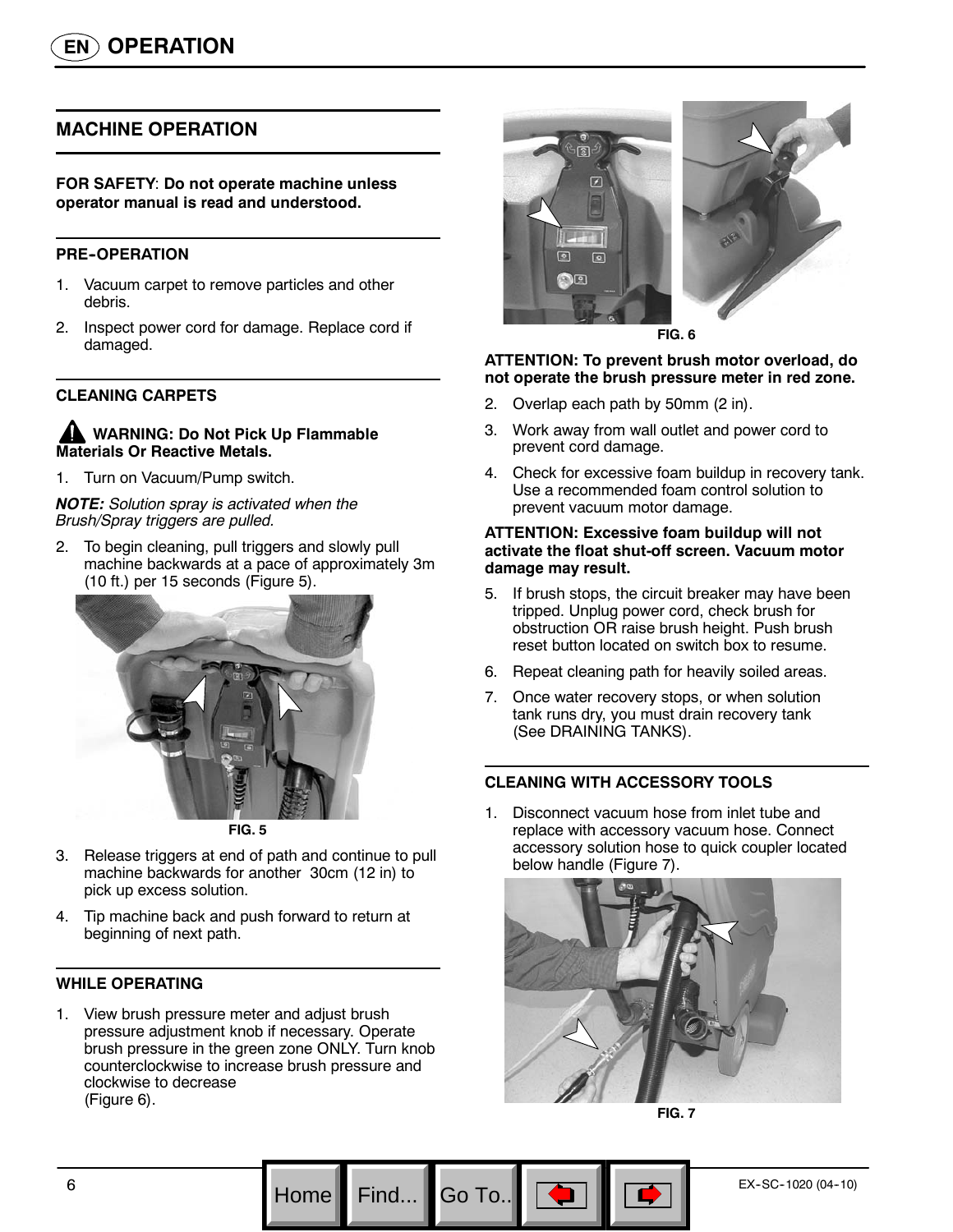- 2. Attach desired accessory tool to hoses.
- 3. Turn on Vacuum/Pump switch.
- 4. Operate accessory tools as normal (Figure 8).

*NOTE: When cleaning upholstery, always check cleaning instructions sewn in furniture by manufacturer.*



**FIG. 8**

5. After cleaning, relieve water pressure from tool before disconnecting hose. Squeeze trigger for five seconds after turning off switch.

## **DRAINING TANKS**

**FOR SAFETY: When servicing machine, unplug cord from wall outlet.**

**ATTENTION: Use different buckets to fill and drain machine to prevent solution system clogs.**

#### **DRAINING RECOVERY TANK**

- 1. Turn off machine and unplug power cord.
- 2. Turn drain hose knob counterclockwise and pull out plug to drain (Figure 9).



**FIG. 9**

3. After draining, replace drain hose knob securely.

#### **DRAINING LEFTOVER CLEANING SOLUTION**

1. Disconnect vacuum hose from inlet tube and replace with 1.4m (4  $1/2$  ft) clean-out hose, supplied with machine (Figure 10).



**FIG. 10**

- 2. Turn on Vacuum/Pump switch.
- 3. Remove solution tank lid and vacuum out leftover solution.
- 4. Drain recovery tank.

## **MACHINE MAINTENANCE**

To keep machine in good working condition, simply follow machines daily, weekly and monthly maintenance procedures.

**FOR SAFETY: When servicing machine, unplug cord from wall outlet.**

#### **DAILY MAINTENANCE (Every 4 Hours of Operation)**

Go To.

1. Drain and rinse out recovery tank thoroughly (Figure 11).



**FIG. 11**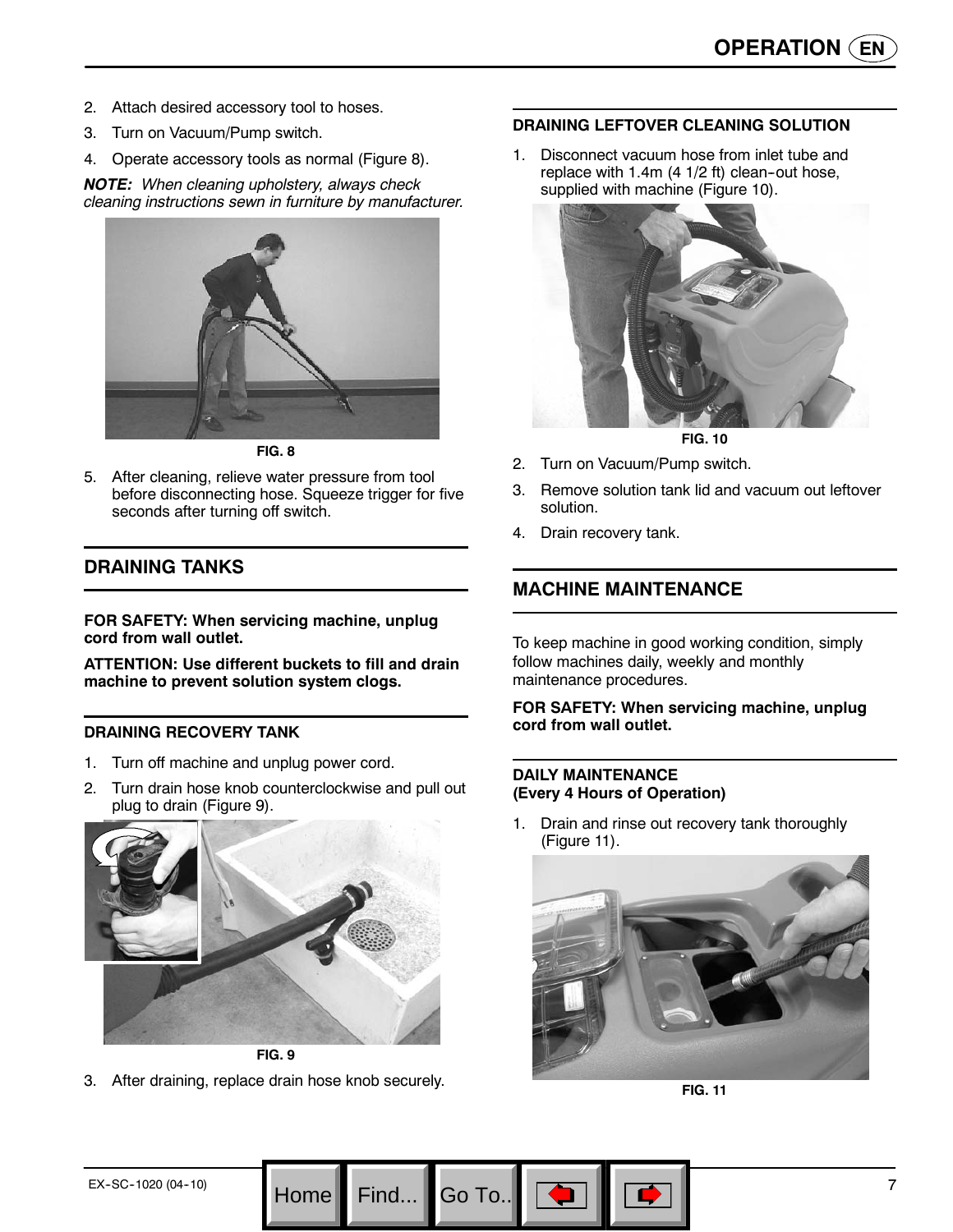2. Remove and clean float shut-off screen, located in recovery tank (Figure 12).



**FIG. 12**

3. Inspect spray pattern for plugging. If plugged, remove spray tips and screens and soak them in acetic acid solution for up to six hours. Do not use pointed objects to unplug tips, damage will occur (Figure 13).



**FIG. 13**

4. Vacuum out leftover solution in solution tank (Figure 14).



**FIG. 14**

5. Remove and rinse solution tank screen (Figure 15).



**FIG. 15**

6. Remove any entangled carpet fibers and debris from brush (Figure 16).



**FIG. 16**

7. Remove any clogged debris in pick up head (Figure 17).





- 8. Inspect condition of the stainless steel pickup shoes. For best pick up performance, the shoes must touch the floor the entire length of the pickup head. Repair or replace shoes as needed.
- 9. Inspect cord and cord grip for damage, replace if damaged. Coil cord neatly after each use.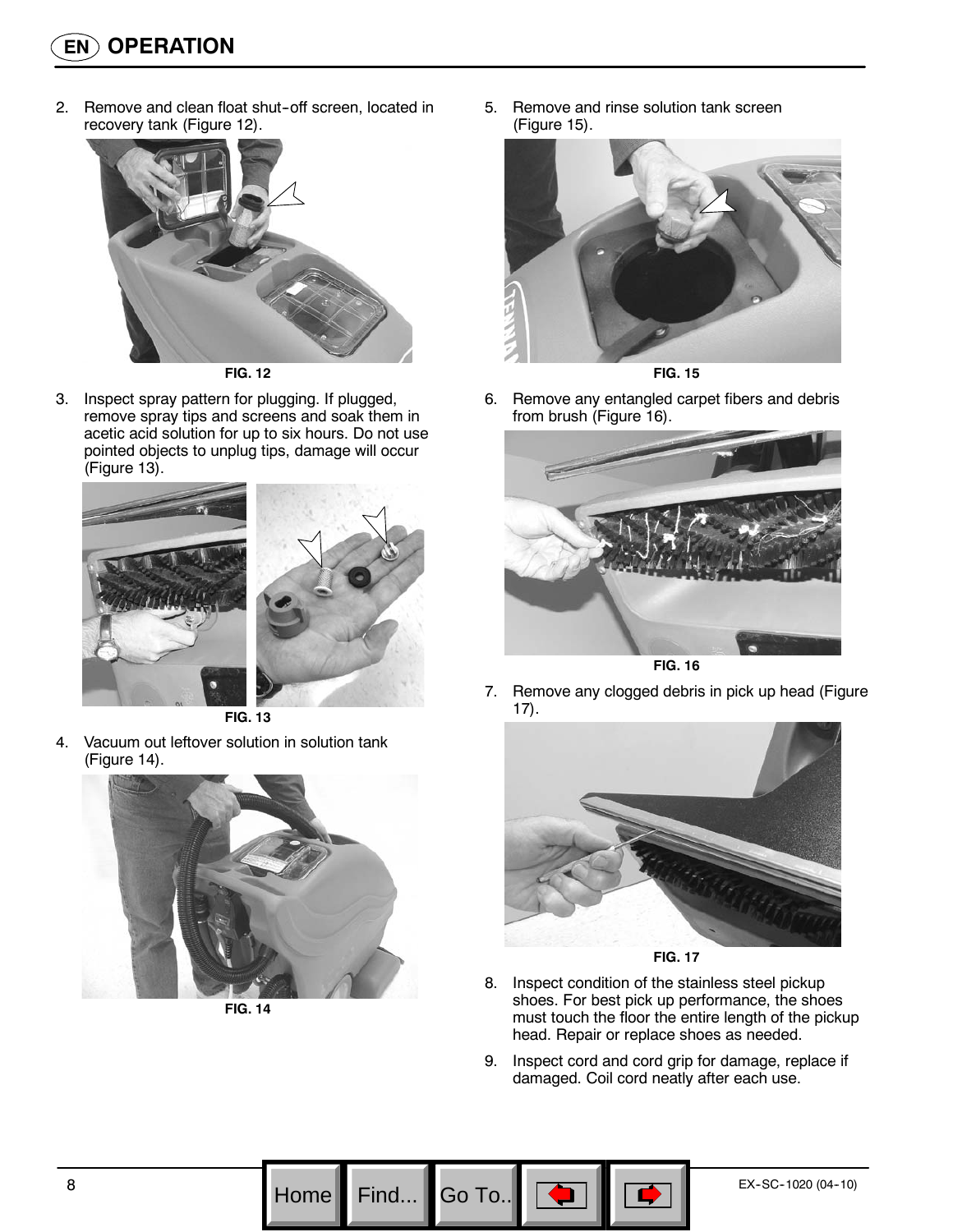10. Clean machine with a nonabrasive, nonsolvent cleaner (Figure 18).



#### **MONTHLY MAINTENANCE (Every 80 Hours of Operation)**

Flush pump system with an acetic acid solution to dissolve normal alkaline chemical buildup.

#### **FOR SAFETY: When using machine, follow mixing and handling instructions on chemical containers.**

- a. Premix .5L (16 oz) of an acetic acid solution with 7.5L (2 gal) of hot water 60 $^{\circ}$  C (140 $^{\circ}$  F) and pour into solution tank.
- b. Turn on Vacuum/Pump switch.
- c. Position brush over floor drain and operate machine for one minute.
- d. Shut off machine and allow remaining solution to break down alkaline buildup overnight.
- e. Next day, spray out remaining solution and flush system with 11L (3 gal) of clean water.
- 2. Lubricate wheels with a water resistant oil.
- 3. Inspect machine for water leaks.
- 4. Inspect machine for loose screws.

#### **QUARTERLY MAINTENANCE (Every 250 of Hours of Operation)**

Check vacuum motor for carbon brush wear. Replace brushes when worn to a length of 10mm (0.38 in) or less. Contact your Authorized Service Center for carbon brush inspection.

#### **SERVICING MACHINE**

To access internal components for repair, open machine as described below.

#### **WARNING: Unplug Power Cord Before Servicing Machine.**

#### **FOR SAFETY: When servicing machine, use manufacturer supplied or approved replacement parts.**

1. Remove two hex-head bolts at front of machine. using a 9/16" wrench.

#### **ATTENTION: Make sure tanks are empty before opening.**

2. Carefully hinge tank backwards away from chassis (Figure 19).



**FIG. 19**

3. When closing machine, keep fingers clear and be careful not to pinch or kink internal hoses or wiring. Replace and tighten hex-head bolts.

## **STORING MACHINE**

- 1. Before storing machine, be certain to flush tanks and drain machine of all water.
- 2. Store machine in a dry area in the upright position with brush raised off floor.
- 3. Remove recovery lid to promote air circulation.

**WARNING: Do not expose to rain. Store indoors.**

**ATTENTION: If storing machine in freezing temperatures, be sure that machine, pump and spraying system are completely drained and dry.**

## **RECOMMENDED STOCK ITEMS**

Go To.

Refer to the Parts List manual for recommended stock items. Stock Items are clearly identified with a bullet preceding the parts description. See example below:

| $-26$ | 1017380 | (00000000- | ) . Home, Drain, Assy, 1.5d X 29.5l, Blk, Flx |
|-------|---------|------------|-----------------------------------------------|
| -27   | 1008639 | (00000000- | e <i>C</i> Drain Assy                         |
| 28    | 1019563 | (00000000- | ) · Strap, Drain Cap                          |
| 29    | 1008637 | (00000000- | ) • O Ring, 1.48" ld, 1.76" Od                |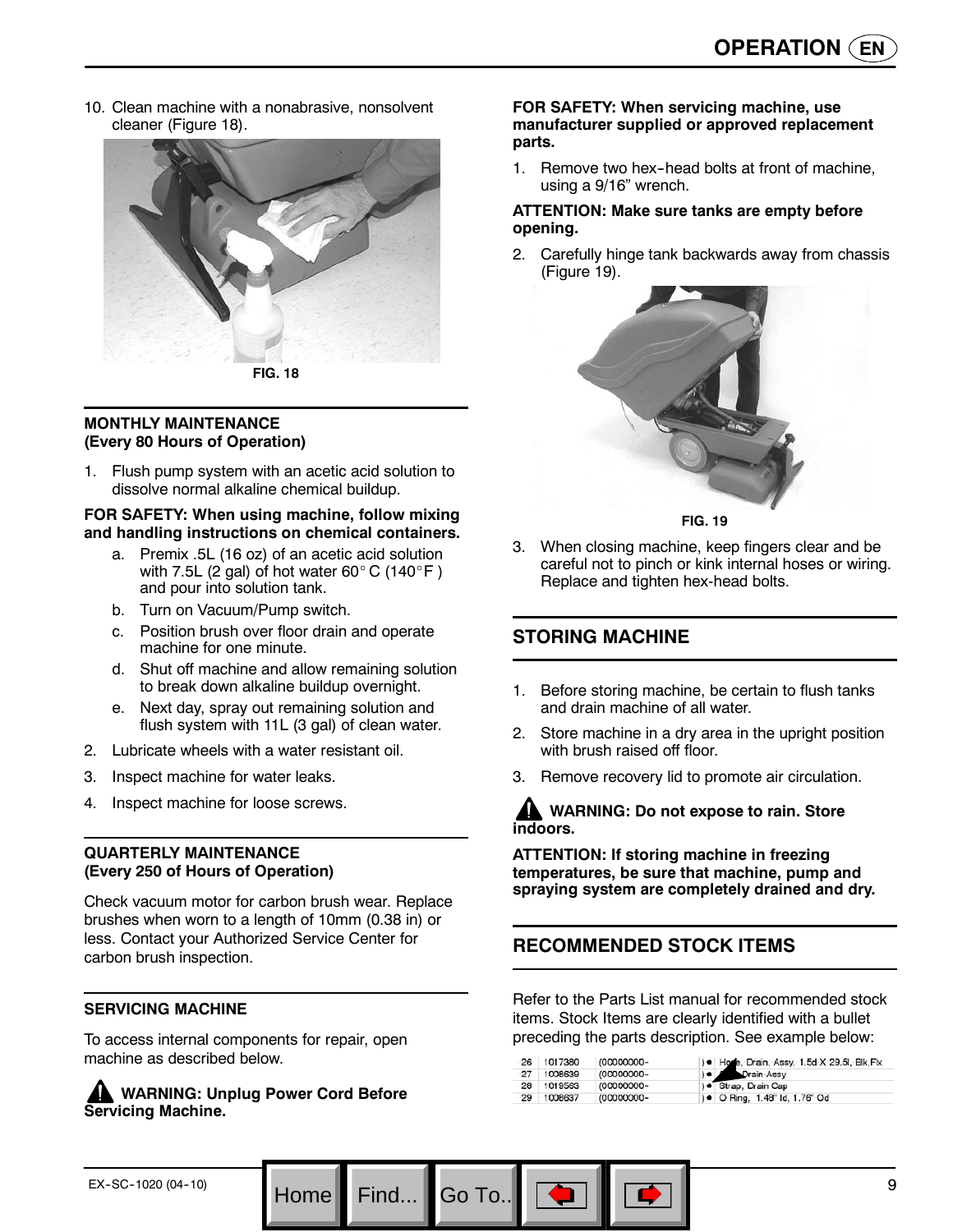## **TROUBLE SHOOTING**

| <b>PROBLEM</b>                  | <b>CAUSE</b>                                    | <b>SOLUTION</b>                                                                                                 |
|---------------------------------|-------------------------------------------------|-----------------------------------------------------------------------------------------------------------------|
| Machine does not operate.       | Faulty switches or wiring.                      | Contact Service Center.                                                                                         |
|                                 | Faulty power cord.                              | <b>Contact Service Center.</b>                                                                                  |
|                                 | Building circuit breaker tripped.               | Reset breaker.                                                                                                  |
| Solution pump does not operate. | Overheated pump.                                | Determine cause and wait 20 minutes<br>for pump to cool.                                                        |
|                                 | Faulty solution pump.                           | <b>Contact Service Center.</b>                                                                                  |
|                                 | Faulty solenoid.                                | <b>Contact Service Center.</b>                                                                                  |
|                                 | Faulty switch.                                  | <b>Contact Service Center.</b>                                                                                  |
|                                 | Loose or broken wiring.                         | <b>Contact Service Center.</b>                                                                                  |
| Vacuum motor does not operate.  | Vacuum motor thermal overload<br>tripped.       | Check air flow for obstruction, wait 20<br>minutes for motor to cool.                                           |
|                                 | Loose or broken wiring.                         | <b>Contact Service Center.</b>                                                                                  |
|                                 | Faulty Vacuum/Pump switch.                      | <b>Contact Service Center.</b>                                                                                  |
|                                 | Defective vacuum motor.                         | <b>Contact Service Center.</b>                                                                                  |
|                                 | Worn carbon brushes.                            | Replace brushes or call for service.                                                                            |
| Brush motor does not operate.   | Brush/Spray Triggers not pulled.                | Pull Brush/Spray Triggers.                                                                                      |
|                                 | Brush motor circuit breaker tripped.            | Remove brush obstruction OR<br>readjust brush height. Reset brush<br>breaker button at bottom of switch<br>box. |
|                                 | Faulty brush motor.                             | <b>Contact Service Center.</b>                                                                                  |
|                                 | Loose or broken brush belt.                     | <b>Contact Service Center.</b>                                                                                  |
|                                 | Faulty switch or wiring.                        | <b>Contact Service Center.</b>                                                                                  |
| Poor pick up.                   | Float shut-off screen is activated.             | Drain recovery tank.                                                                                            |
|                                 | Loose drain hose plug.                          | Cap drain hose securely.                                                                                        |
|                                 | Clogged float shut-off screen.                  | Remove recovery lid and clean float<br>shut-off screen.                                                         |
|                                 | Air leakage around recovery lid.                | Re-position recovery lid or replace<br>gaskets.                                                                 |
|                                 | Loose vacuum hose connections.                  | Secure connections.                                                                                             |
|                                 | Defective vacuum hose.                          | Replace hose.                                                                                                   |
|                                 | Loose vacuum hose cuffs.                        | Secure cuffs to hose.                                                                                           |
|                                 | Damaged, loose or missing pickup<br>head shoes. | Repair or replace pickup head shoes.                                                                            |
|                                 | Pulling machine too fast.                       | Slow down cleaning process.                                                                                     |
| Uneven or no spray.             | Solution tank low or empty.                     | Refill solution tank.                                                                                           |
|                                 | Dirty or plugged spray tips and<br>screens.     | Clean or replace tips and screens.                                                                              |
|                                 | Improper spray tip size or spray angle.         | Replace with proper tips.                                                                                       |
|                                 | Worn spray tips.                                | Replace spray tips.                                                                                             |
|                                 | Faulty solution pump.                           | <b>Contact Service Center.</b>                                                                                  |
|                                 | Plugged solution tank filter.                   | Clean filter.                                                                                                   |
|                                 | Pinched or kinked internal solution<br>hoses.   | Reroute or replace solution hose.                                                                               |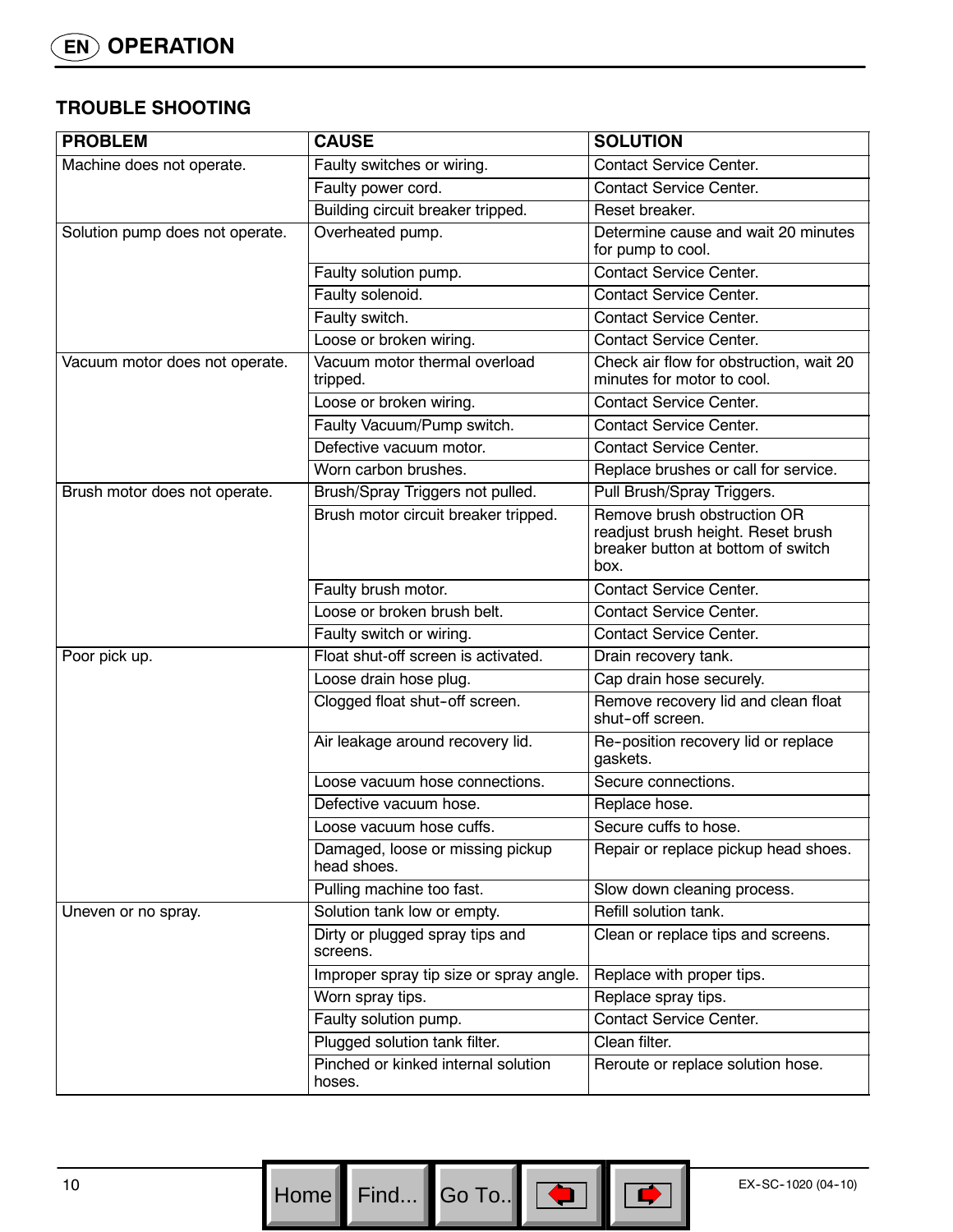## **SPECIFICATIONS**

| <b>Model</b>                                                  | <b>EX-SC-1020</b>                           |
|---------------------------------------------------------------|---------------------------------------------|
| <b>LENGTH</b>                                                 | 1092mm (43 in)                              |
| <b>WIDTH</b>                                                  | 508mm (20 in)                               |
| <b>HEIGHT</b>                                                 | 864mm (34 in)                               |
| <b>WEIGHT</b>                                                 | 48 Kg (106 lb)                              |
| SOLUTION TANK CAPACITY                                        | 38L (10 gal)                                |
| RECOVERY TANK CAPACITY                                        | 55L (14.5 gal)                              |
| <b>MAXIMUM CLEANING RATE</b>                                  | 2415m <sup>2</sup> per hour (2,600 sq. ft.) |
| <b>BRUSH MOTOR</b>                                            | 120V, .25hp, 1.5A, 180W, 1800 rpm           |
| <b>BRUSH SPEED</b>                                            | 1200 rpm                                    |
| <b>SOLUTION PUMP</b>                                          | 120V, 6.9bar (100psi), 1A                   |
| <b>VACUUM MOTOR</b>                                           | 120V, 1.8 hp, 13A, 1560W, 3 stage           |
| <b>SEALED WATER LIFT</b>                                      | 3.5m (136 in)                               |
| TOTAL POWER CONSUMPTION                                       | 120V, 14.5A, 1740W                          |
| DECIBEL RATING AT OPERATOR'S EAR,<br><b>INDOORS ON CARPET</b> | 78dB(A)                                     |

## **MACHINE DIMENSIONS**

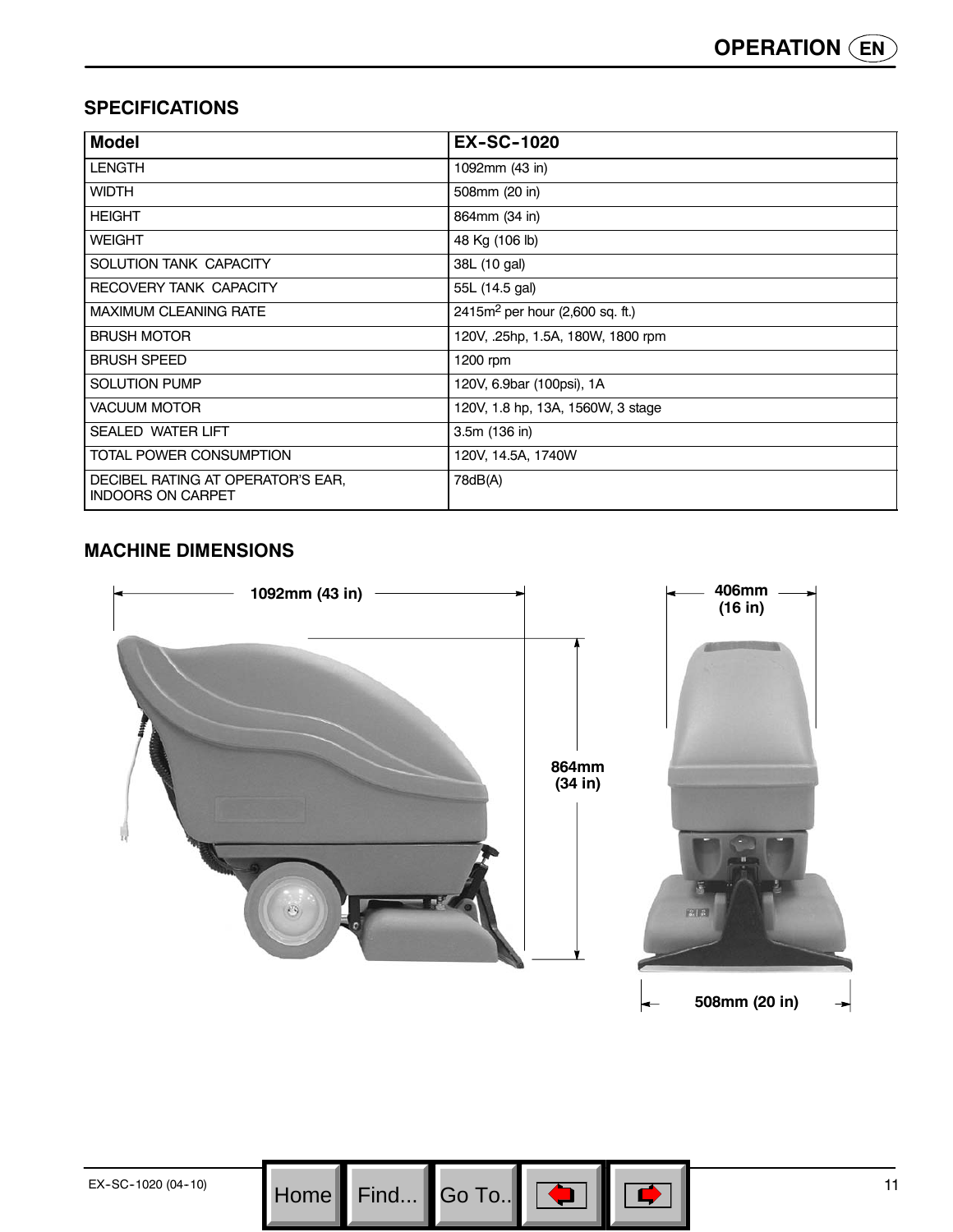# **ES FUNCIONAMIENTO**

Este manual acompaña a los modelos nuevos e incluye las instrucciones necesarias para su utilización y mantenimiento.

#### **Lea todo el manual para familiarizarse con la máquina antes de utilizarla o realizar tareas de mantenimiento.**

Esta máquina ofrece un funcionamiento excelente y puede obtener los mejores resultados con los mínimos costes si:

- Maneja la máquina con un cuidado razonable.
- Revisa la máquina periódicamente, de acuerdo con las instrucciones de mantenimiento adjuntas.
- Las operaciones de mantenimiento de la máquina se realizan con piezas suministradas por el fabricante o equivalentes.

Puede solicitar las piezas a través de internet, por teléfono, por fax o por correo.

## **DESEMBALADO DE LA MÁQUINA:** Controle

cuidadosamente si la caja presenta signos de deterioro. Si detecta desperfectos, informe inmediatamente al transportista.



#### **PROTECCIÓN DEL MEDIO AMBIENTE**

Deseche el material de embalaje y los componentes usados de la máquina de forma segura para el medio ambiente, de acuerdo con las normativas locales sobre desecho de residuos.

No olvide reciclar.

#### **Tennant Company**

PO Box 1452 Minneapolis, MN 55440 EE.UU. Teléfono: (800) 553-8033 o (763) 513-2850 www.tennantco.com www.nobles.com

Las características técnicas y las piezas están sujetas a modificaciones sin previo aviso.

Copyright © 2010 TENNANT Company. Todos los derechos reservados.

## **DATOS DE LA MÁQUINA**

Rellénela cuando realice la instalación para utilizarla como referencia en el futuro.

Nº modelo:

N<sup>o</sup> serie: \_\_\_

Opciones de la máquina:

Vendedor:

N<sup>o</sup> de teléfono del vendedor:<br>
<u>
and the subset of the subset of the subset of the subset of the subset of the subset of the subset of the subs</u>

N<sup>o</sup> de cliente: <u>with a series of the contract of the series of the series of the series of the series of the series of the series of the series of the series of the series of the series of the series of the series of the</u>

Fecha de instalación:

## **ÍNDICE**

| <b>MEDIDAS DE SEGURIDAD </b><br>INSTRUCCIONES PARA LA CONEXIÓN A | 13 |
|------------------------------------------------------------------|----|
| LA TOMA DE TIERRA                                                | 14 |
| ADHESIVOS DE SEGURIDAD                                           | 14 |
| <b>COMPONENTES DE LA MÁQUINA </b>                                | 15 |
| INSTALACIÓN DE LA MÁQUINA                                        | 16 |
| FUNCIONAMIENTO DE LA MÁQUINA                                     | 17 |
| ANTES DE LA PUESTA EN MARCHA                                     | 17 |
| LIMPIEZA DE MOQUETAS                                             | 17 |
| DURANTE LA UTILIZACIÓN                                           | 17 |
| LIMPIEZA CON ACCESORIOS                                          | 18 |
| VACIADO DE LOS DEPÓSITOS<br>VACIADO DEL DEPÓSITO DE              | 18 |
| RECUPERACIÓN                                                     | 18 |
| VACIADO DE LA DISOLUCIÓN LIMPIADORA                              |    |
| SOBRANTE                                                         | 18 |
| MANTENIMIENTO                                                    | 19 |
| MANTENIMIENTO DIARIO                                             | 19 |
| MANTENIMIENTO MENSUAL                                            | 20 |
| MANTENIMIENTO TRIMESTRAL                                         | 20 |
| REVISIÓN DE LA MÁQUINA                                           | 21 |
| ALMACENAMIENTO DE LA MÁQUINA                                     | 21 |
| <b>RECOMENDACIONES PARA EL</b>                                   |    |
| ALMACENAMIENTO                                                   | 21 |
| LOCALIZACIÓN DE AVERÍAS                                          | 21 |
| ESPECIFICACIONES                                                 | 23 |
| DIMENSIONES DE LA MÁQUINA                                        | 23 |
|                                                                  |    |

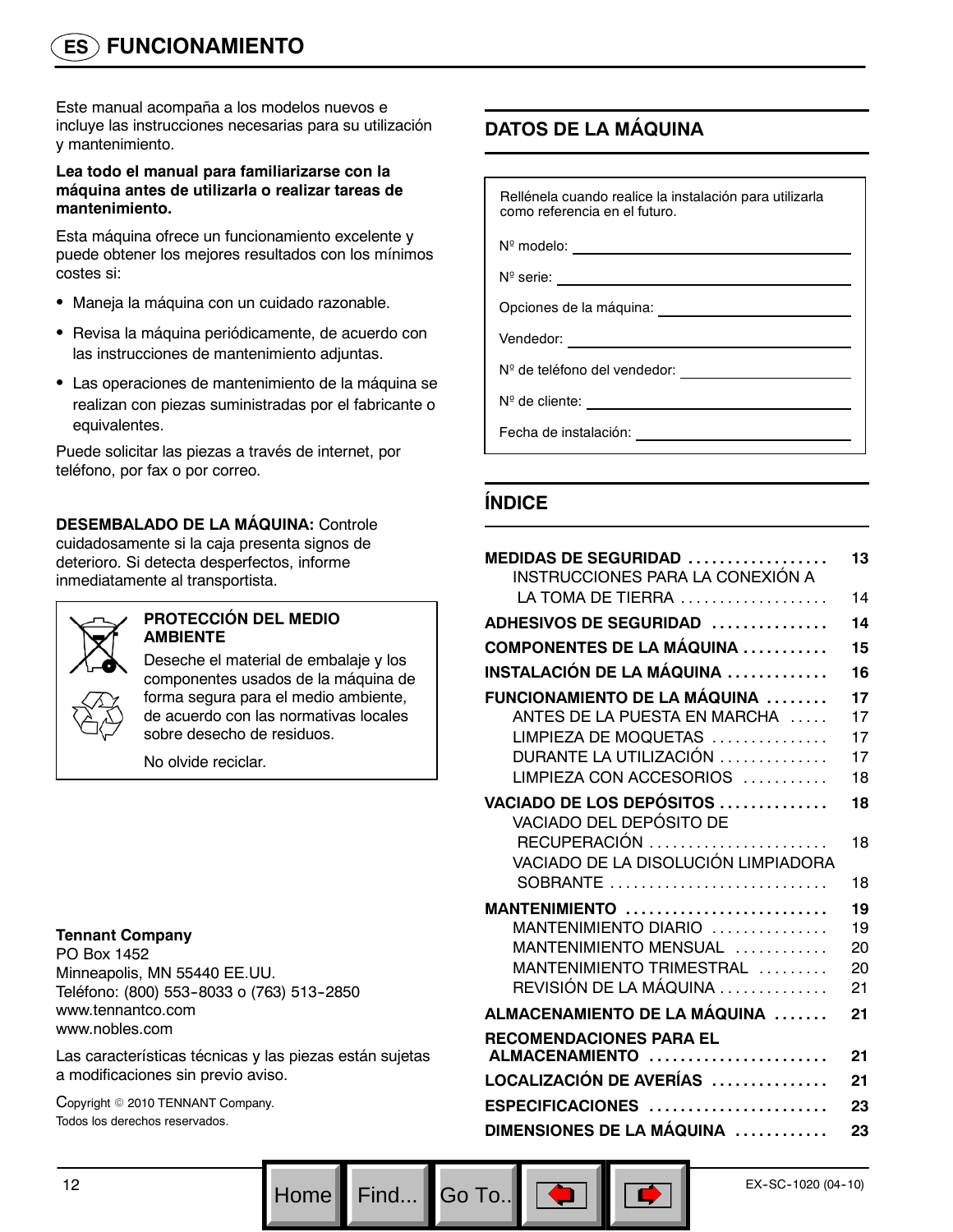## **MEDIDAS DE SEGURIDAD**

**Esta máquina está destinada únicamente al uso comercial. Está diseñada exclusivamente para limpiar alfombras y tapicerías en interiores y no es adecuada para ningún otro uso. Utilice únicamente los detergentes y accesorios recomendados.**

**Todos los operarios deben leer, comprender y cumplir las siguientes medidas de seguridad.**

A lo largo de todo el manual se utilizan los siguientes símbolos de advertencia y apartados "PARA SU SEGURIDAD" descritos a continuación:

**ADVERTENCIA: Para advertir sobre riesgos o hábitos peligrosos que podrían causar lesiones corporales graves o fatales.**

**PARA SU SEGURIDAD: Para indicar las operaciones que deben realizarse para una utilización segura del equipo.**

**La no observancia de estas advertencias podría provocar: lesiones personales, riesgo de electrocución, descargas eléctricas, incendios o explosiones:**

**AN** ADVERTENCIA: No utilice líquidos **inflamables o haga funcionar la máquina cerca de líquidos, vapores o materiales inflamables.**

**ADVERTENCIA: No recoja materiales inflamables ni metales reactivos.**

**ADVERTENCIA: No utilice la máquina con el cable eléctrico deteriorado. No modifique el enchufe. Desconecte el cable eléctrico antes de revisar la máquina.**

**ADVERTENCIA: No utilice la máquina al aire libre. No exponga la máquina a la lluvia. Guárdela en un lugar cerrado.**

#### **PARA SU SEGURIDAD:**

- **1. No utilice la máquina:**
	- Salvo que esté adecuadamente cualificado **y autorizado.**
	- Salvo que haya leído y comprendido el **manual del operario**
	- **En lugares con material inflamable o explosivo.**
- **-- Si la toma de tierra del cable eléctrico no funciona correctamente.**
- Con el cable eléctrico o enchufe en malas **condiciones.**
- $Si$  la máquina no funciona correctamente.
- **Al aire libre.**
- Cuando haya agua en el suelo.
- Con el uso de cordones de extensión **adicionales. Use sólo el cordón de extensión del fabricante equipado con la máquina que tenga una capacidad apropiada y esté conectado a tierra.**
- **2. Antes de utilizar la máquina:**
	- Asegúrese de que todos los dispositivos **de control se encuentran en su sitio y funcionan correctamente.**
- **3. Al utilizar la máquina:**
	- **No permita que la máquina pase por encima del cable eléctrico.**
	- No mueva la máquina tirando del cable **eléctrico o del enchufe.**
	- No tire del cable eléctrico cuando se **encuentre contra aristas o esquinas.**
	- Tenga cuidado de no pillar el cable **eléctrico al cerrar puertas.**
	- **No desenchufe la máquina tirando del cable eléctrico.**
	- No intente estirar demasiado el cable **eléctrico.**
	- No toque el enchufe con las manos **húmedas.**
	- Mantenga el cable eléctrico alejado de **superficies calientes.**
	- **Informe inmediatamente si la máquina presenta averías o funciona incorrectamente.**
	- Siga las instrucciones de manipulación y **mezcla indicadas en los envases de los productos químicos.**
- **4. Antes de estacionar o revisar la máquina:**
	- Apague la máquina.
	- Desconecte el cable eléctrico del enchufe **de la pared.**
- **5. Al revisar la máquina:**

Go To.. $\parallel$ 

- Desconecte el cable eléctrico del enchufe **de la pared.**
- **Evite las partes en movimiento. No lleve chaquetas, camisas o mangas sueltas.**
- **-- Utilice piezas de recambio suministradas o aprobadas por el fabricante.**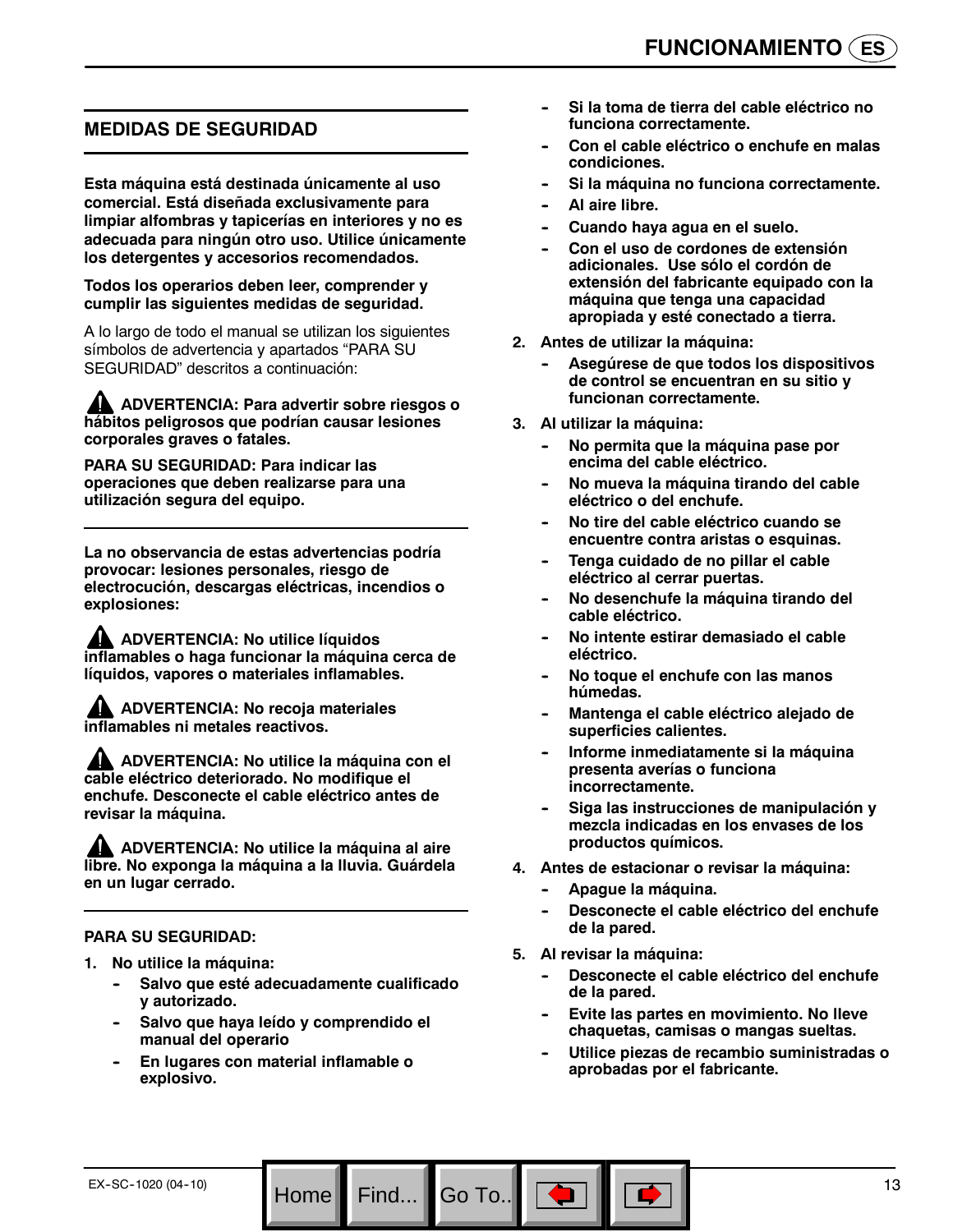#### **INSTRUCCIONES PARA LA CONEXIÓN A LA TOMA DE TIERRA**

**La máquina debe conectarse a tierra. Si funciona mal o se rompe, la conexión a tierra proporciona un recorrido de menor resistencia para la corriente eléctrica para reducir el riesgo de choque eléctrico. Esta máquina está equipada con un cordón que tiene un conductor de conexión a tierra del equipo y un enchufe de conexión a tierra. El enchufe debe enchufarse en un tomacorrientes apropiado que esté bien instalado de acuerdo con todos los códigos y ordenanzas locales. No extraiga la clavija de conexión a tierra; en caso de faltar, vuelva a colocar el enchufe antes de usar.**



## **ADHESIVOS DE SEGURIDAD**

Los adhesivos de seguridad de la máquina se encuentran en los lugares indicados a continuación. Sustituya los adhesivos deteriorados o ilegibles.





EXPLOSION, FIRE AND SHOCK<br>HAZARD. AVOID INJURY. ..<br>amahla Materials.<br>Do Not Use Near Flammable Liquids,<br>Vapors or Combustible Dusts. Not Operate With Damaged Power<br>Not Modify Plug. Unplug Power<br>rd Before Servicing Machine. Do Not Use Outdoors. Do Not Expos

#### **A AVERTISSEMENT** RISQUE D'EXPLOSION, D'INCENDIE<br>ET DE DÉCHARGE. ÉVITEZ LES<br>BLESSURES. BLESSURES.<br>• N'utilisez Pas ou Ne Ramassez Pas de<br>• M'utilisez Pas Près de Liquides, Vapeurs<br>• N'utilisez Pas Près de Liquides, Vapeurs<br>• ou Poussières Inflammables. ou Pousseres immanueses.<br>● N'utilisez Pas la Machine Avec un Cordo<br>d'Alimentation Endommagé. Ne Modifiez<br>Pas la Prise. Débranchez le Cordon<br>d'Alimentation Avant d'Entretenir la<br>Machine achine \* N'utilisez Pas en Extérieur. N'Exposez Pas<br>à la Pluie. Entreposez à l'Intérieur.

**A ADVERTENCIA** PELIGRO DE EXPLOSIÓN, FUEGO,<br>DESCARGA EVITE LESIONES. DESCARGA EVITE LESIONES.<br>• No Use Ó Recoja Materiales Flamables.<br>• No Use Cerca De Líquidos Flamables.<br>• No Use Cerca De Líquidos Flamables.<br>• No Use Con Cable Do Corriente Dafado.<br>No Altere El Enchufe. Desconecte Cable<br>De .<br>No Use Al Aire Libre. No Exp<br>Lluvia. Guarde Bajo Techo. iga A La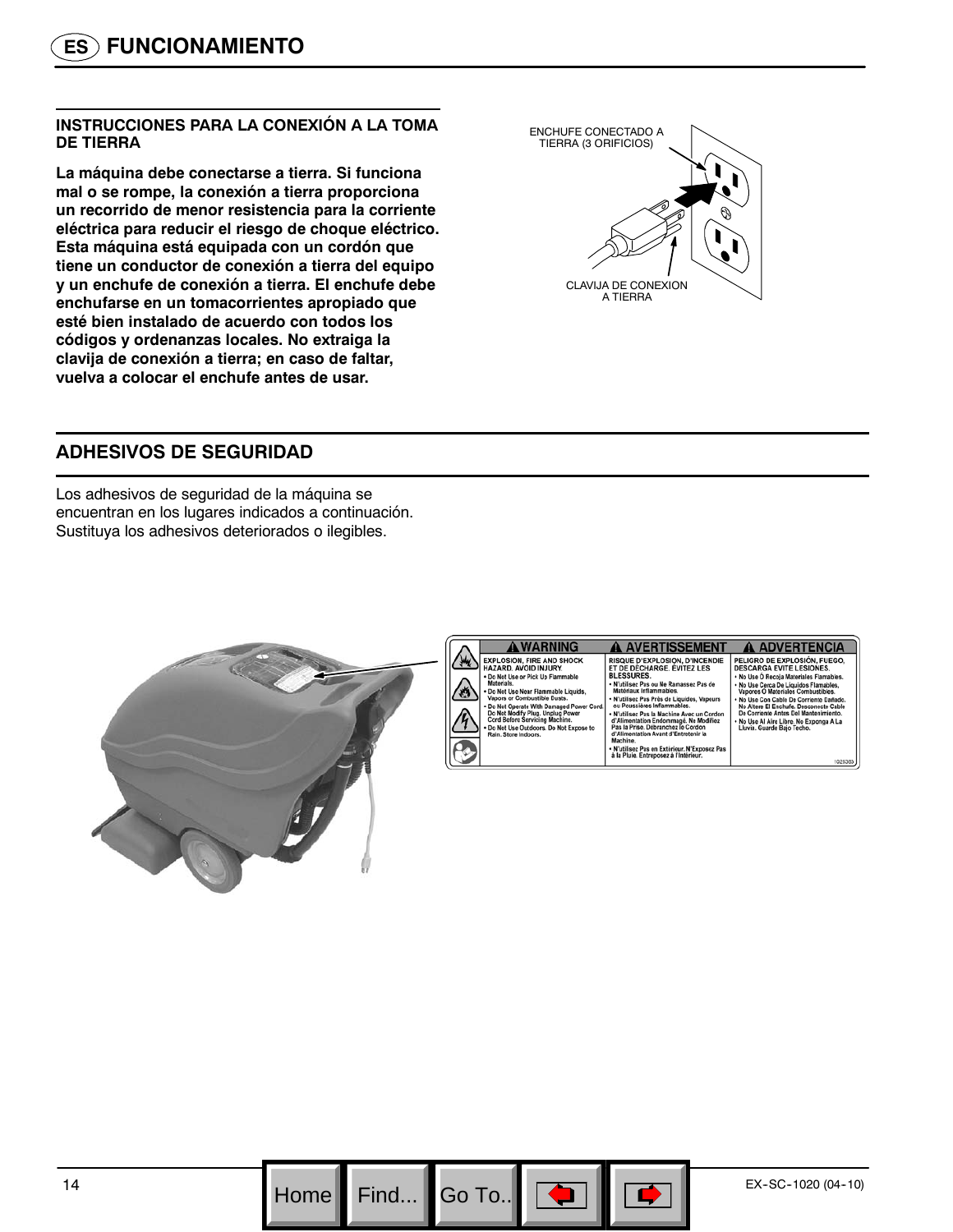## **COMPONENTES DE LA MÁQUINA**



- **1. Cabezal del cepillo eléctrico**
- **2. Punta de pulverizador (debajo de la caja de cepillo)**
- **3. Cabezal de recogida**
- **4. Botón de ajuste de la altura del cepillo**
- **5. Tapa del depósito de la disolución**
- **6. Tapa del depósito de recuperación**
- **7. Accionadores de ENCENDIDO/APAGADO de la pulverización/cepillo**

**8. Interruptor de ENCENDIDO/APAGADO de la aspiración/bomba**

County

- **9. Indicador de la presión del cepillo**
- **10. Cortacircuitos del cepillo**
- **11. Soporte para el accesorio de la manguera para la disolución.**
- **12. Soporte de la manguera de aspiración del accesorio.**
- **13. Manguera de vaciado**

Go To.. $\|$ 

**14. Cordón flexible de energía**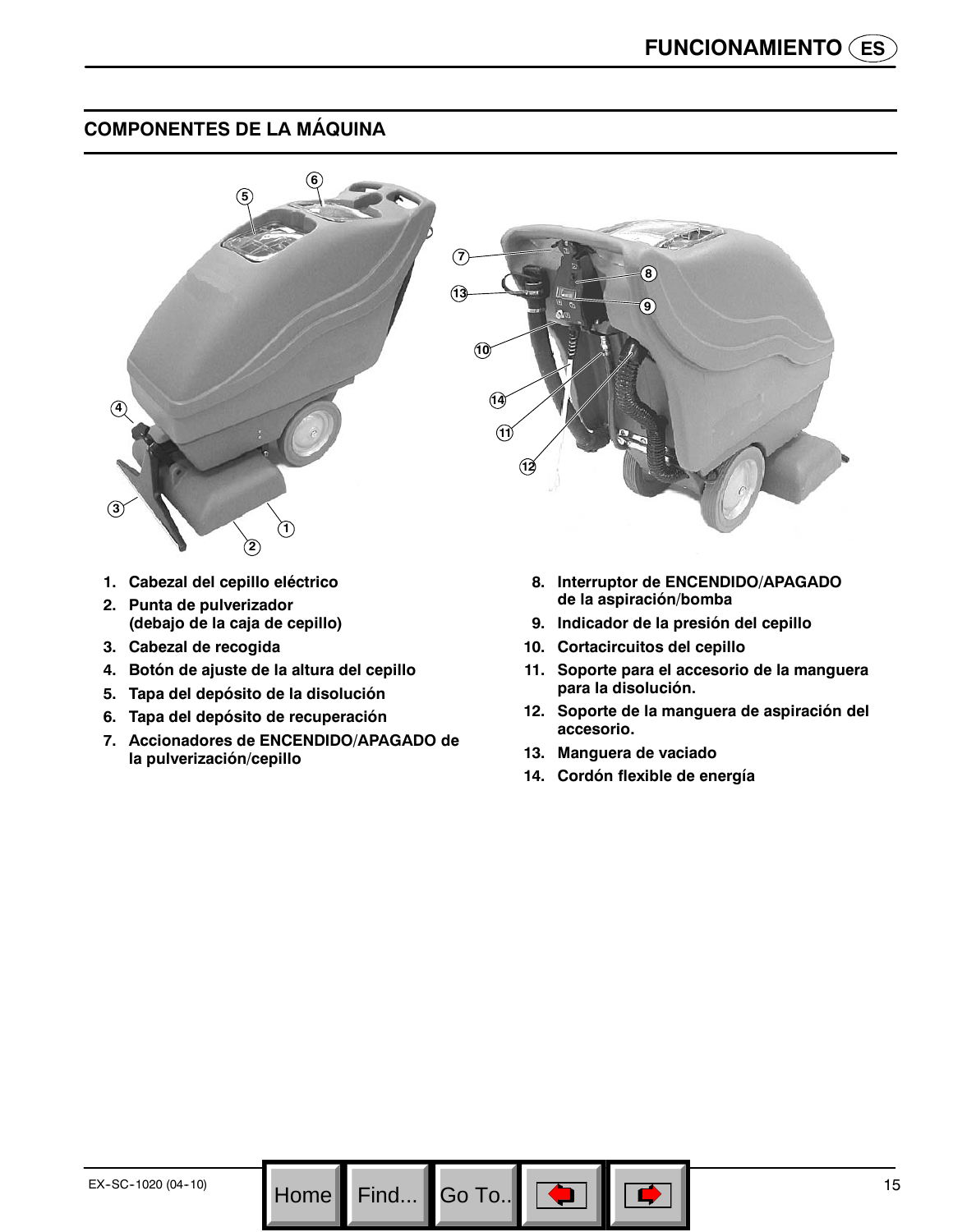## **INSTALACIÓN DE LA MÁQUINA**

- 1. Compruebe cuidadosamente si la caja de cartón está deteriorada. En caso de que encontrar cualquier desperfecto, informe inmediatamente al transportista. La máquina se entrega totalmente montada y lista para su utilización.
- 2. Retire la tapa del depósito de la disolución y llene dicho depósito con 10 galones/38 litros de agua caliente, a una temperatura máxima de 140°F/60°C (Figura 1).

**ATENCIÓN: Utilice cubos diferentes para llenar y vaciar la máquina y evitar que el sistema de la disolución se bloquee.**





#### **ADVERTENCIA: No utilice líquidos inflamables o haga funcionar la máquina cerca de líquidos o vapores o polvos inflamables.**

3. Añada la solución limpiadora recomendada. Siga cuidadosamente las instrucciones del envase.

#### **PARA SU SEGURIDAD: Siga las instrucciones de mezcla y manipulación indicadas en los envases de los productos químicos cuando utilice la máquina.**

#### **ATENCIÓN: Si usa el polvo de limpieza, mezcla el polvo con agua antes de agregarlo al tanque.**

*NOTA: Si quiere, también se obtienen excelentes resultado utilizando únicamente agua.*

- 4. Vuelva a instalar la tapa después de la operación de llenado.
- 5. Conecte a la máquia el cable alargador que se incluye en la misma. Enchufe el cable en una toma de la pared con toma de tierra (Figura 2).



**FIG. 2**

**PARA SU SEGURIDAD: No utilice la máquina salvo que el cable eléctrico tenga una toma de tierra que funcione correctamente.**

**PARA PROTECCION: No opere la máquina usando cordones de extensión adicionales. Use sólo el cordón de extensión del fabricante equipado con la máquina que tenga una capacidad apropiada y esté conectado a tierra.**

6. Ajuste el cepillo a la altura adecuada Gire el botón de ajuste de la altura hasta que las cerdas toquen ligeramente la alfombra y, a continuación, gire el botón una vuelta entera. Gire el botón en el sentido de las agujas del reloj para elevarlo y en sentido contrario para bajarlo (Figura 3).





7. Fije el clip de la correa al cable eléctrico (Figura 4).



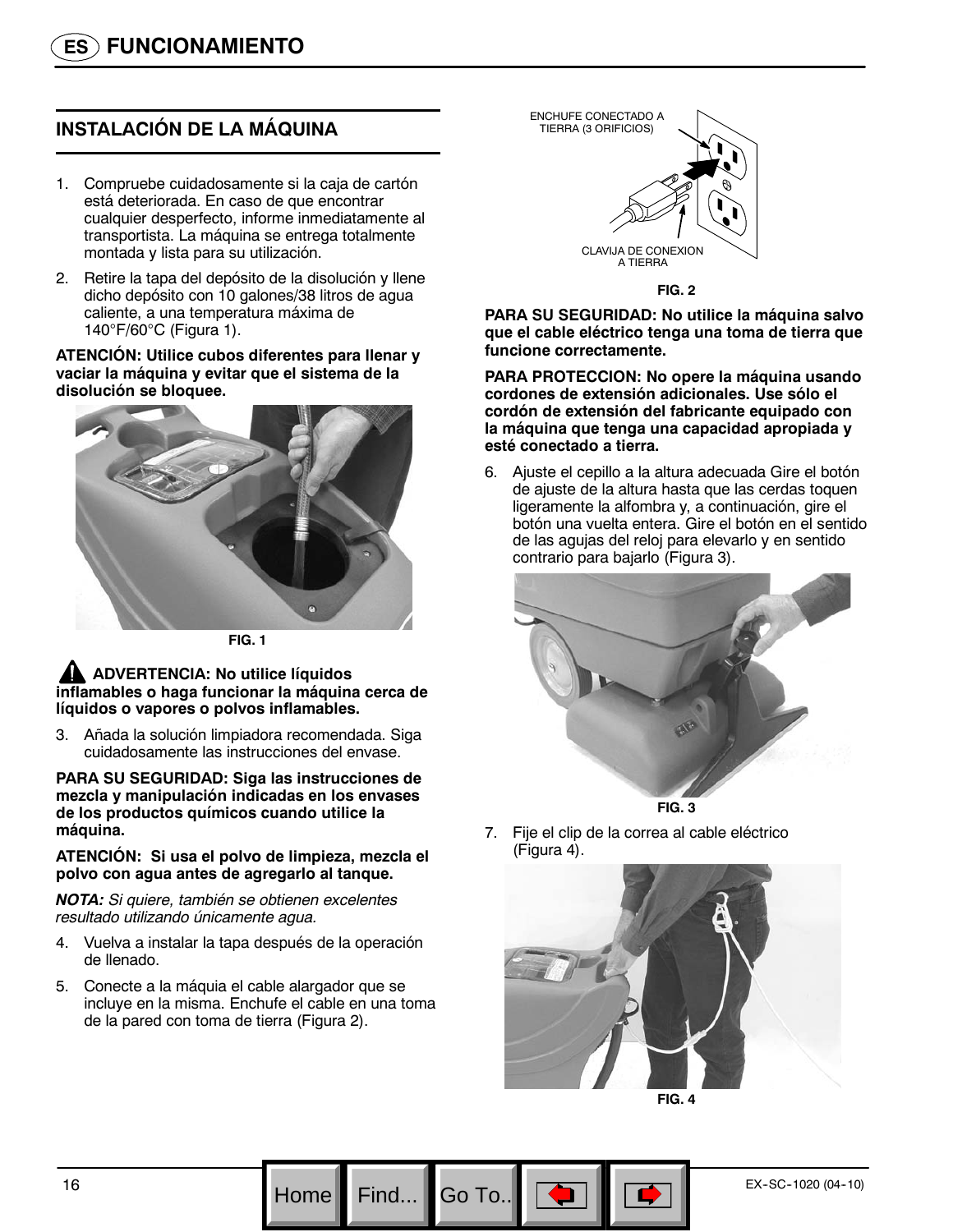## **FUNCIONAMIENTO DE LA MÁQUINA**

**PARA SU SEGURIDAD: No utilice la máquina salvo que haya leído y comprendido el manual de instrucciones.**

#### **ANTES DE LA PUESTA EN MARCHA**

- 1. Pase el aspirador por la moqueta para eliminar partículas y otros residuos.
- 2. Compruebe si el cable eléctrico está deteriorado. Sustitúyalo si está deteriorado.

#### **LIMPIEZA DE MOQUETAS**

#### **ADVERTENCIA: No recoja materiales inflamables ni metales reactivos.**

1. Encienda el interruptor de aspiración/de la bomba.

*NOTA: La pulverización de disolución se activa al tirar de los accionadores del cepillo/de la pulverización.*

2. Para comenzar la operación de limpieza, tire de los accionadores y empuje lentamente la máquina hacia atrás con una velocidad aproximada de 3 m (10 pies) por 15 seg.(Figura 5).





- 3. Suelte el gatillo al fin de la trayectoria y continué estirando la máquina para tras por unos 30 centrimitos (12 pulgadas) para recoger el liquido en exceso.
- 4. Incline la máquina hacia atrás y empújela hacia delante para comenzar con la siguiente pista de limpieza.

#### **DURANTE LA UTILIZACIÓN**

1. Observe el indicador de presión del cepillo y, en caso necesario,ajuste dicha presión con el botón de ajuste de la presión. El indicador de presión debe encontrarse SIEMPRE en la zona verde. Gire el botón en sentido contrario al de las agujas del reloj para incrementar la presión del cepillo y en sentido contrario para reducirla (Figura 6).



**FIG. 6**

#### **ATENCION: Para prevenir que el motor del cepillo sea recargado, no opere la caja de presión del cepillo bajo la zona color rojo.**

- 2. Haga que las pistas de limpieza se superpongan 2"/5 cm.
- 3. Comience la limpieza desde la pared a la que está enchufada la máquina y vaya alejándose de dicha pared para evitar el deterioro del cable eléctrico.
- 4. Controle si existe formación excesiva de espuma en el depósito de recuperación. Utilice una disolución recomendada para controlar la formación de espuma y evitar averías del motor.

#### **ATENCIÓN: La excesiva formación de espuma evitará que el filtro de cierre del flotador se active. Esto podría causar la avería del motor de aspiración.**

- 5. Si el cepillo se detiene, es posible que se haya activado el cortacircuitos. Desenchufe el cable eléctrico, controle si el cepillo está bloqueado O suba más el cepillo. Para reanudar la operación de limpieza, pulse el botón de reajuste situado en la caja de interruptores.
- 6. En zonas especialmente sucias, pase varias veces la máquina por la pista de limpieza.
- 7. Vacíe el depósito de recuperación cuando se detenga la recuperación de agua o cuando el depósito de disolución se vacíe (VACIADO DE LOS DEPÓSITOS).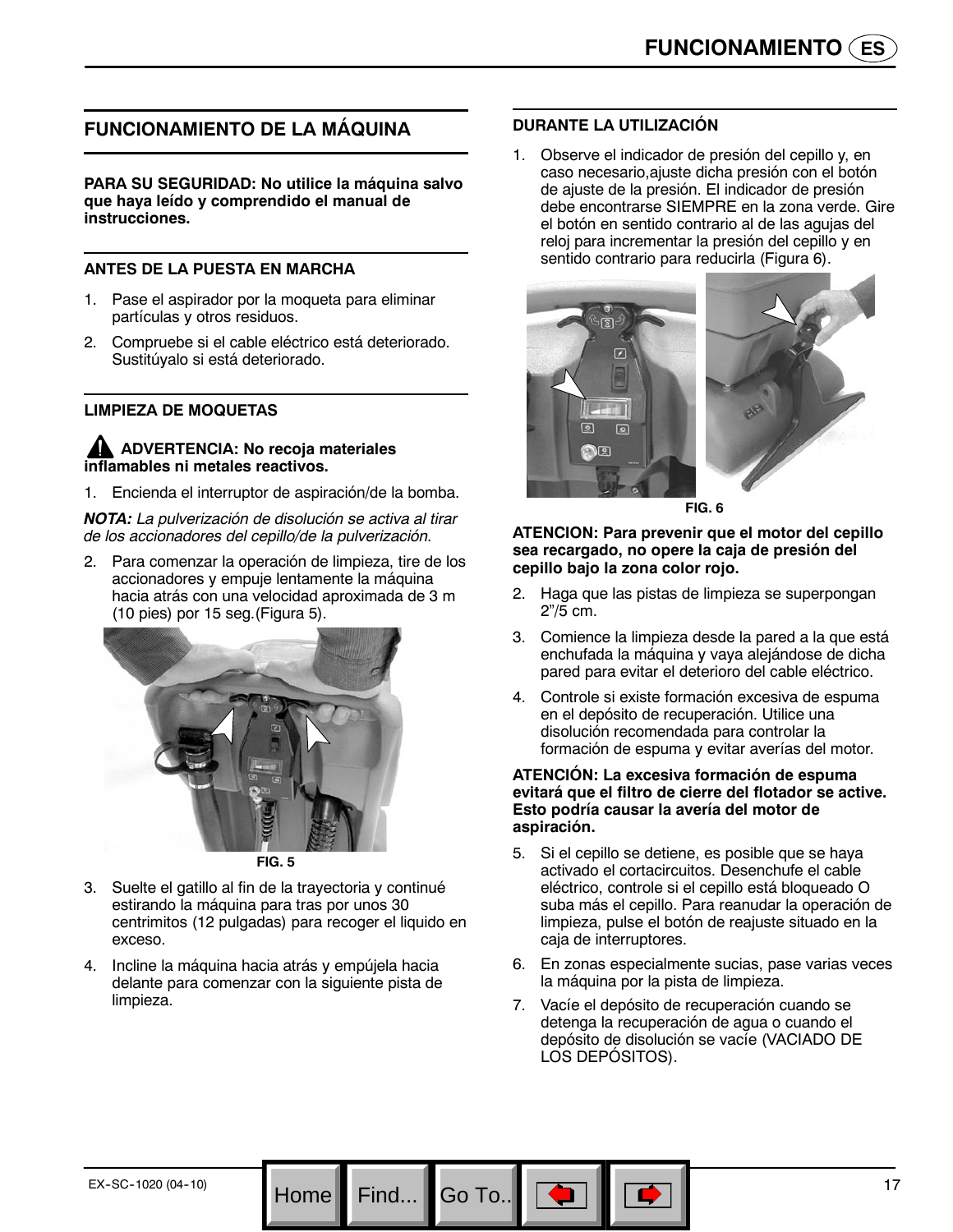#### **LIMPIEZA CON ACCESORIOS**

1. Desconecte la manguera de aspiración del tubo de entrada y sustitúyala por la manguera de aspiración accesoria. Conecte la manguera accesoria de la disolución al acoplamiento rápido situado debajo del asa (Figura 7).

![](_page_17_Picture_3.jpeg)

**FIG. 7**

- 2. Acople el accesorio que desee utilizar a las mangueras.
- 3. Encienda el interruptor de aspiración/de la bomba.
- 4. Utilice los accesorios como lo haría normalmente (Figura 8).

*NOTA: Al limpiar tapicerías, compruebe siempre las instrucciones de limpieza del fabricante que se encuentran cosidas al mueble.*

![](_page_17_Picture_9.jpeg)

**FIG. 8**

5. Después de la limpieza, libere la presión del agua del accesorio antes de desconectar la manguera. Apriete el mando durante cinco segundos después de apagar todos los interruptores.

## **VACIADO DE LOS DEPÓSITOS**

**PARA SU SEGURIDAD: Al revisar la máquina, desconecte el cable eléctrico del enchufe de la pared.**

**ATENCIÓN: Utilice cubos diferentes para llenar y vaciar la máquina y evitar que el sistema de la disolución se bloquee.**

#### **VACIADO DEL DEPÓSITO DE RECUPERACIÓN**

- 1. Apague la máquina y desenchufe el cable eléctrico.
- 2. Gire el tapón de la manguera de vaciado en sentido contrario al de las agujas del reloj y retírelo (Figura 9).

![](_page_17_Picture_18.jpeg)

**FIG. 9**

3. Después de la operación de vaciado, cierre bien el tapón de la manguera de vaciado.

#### **VACIADO DE LA DISOLUCIÓN LIMPIADORA SOBRANTE**

1. Desconecte la manguera de aspiración del tubo de entrada y sustitúyalo por la manguera de aclarado de 1,4m (4.5 pies), suministrados con la máquina. (Figura 10).

![](_page_17_Picture_23.jpeg)

**FIG. 10**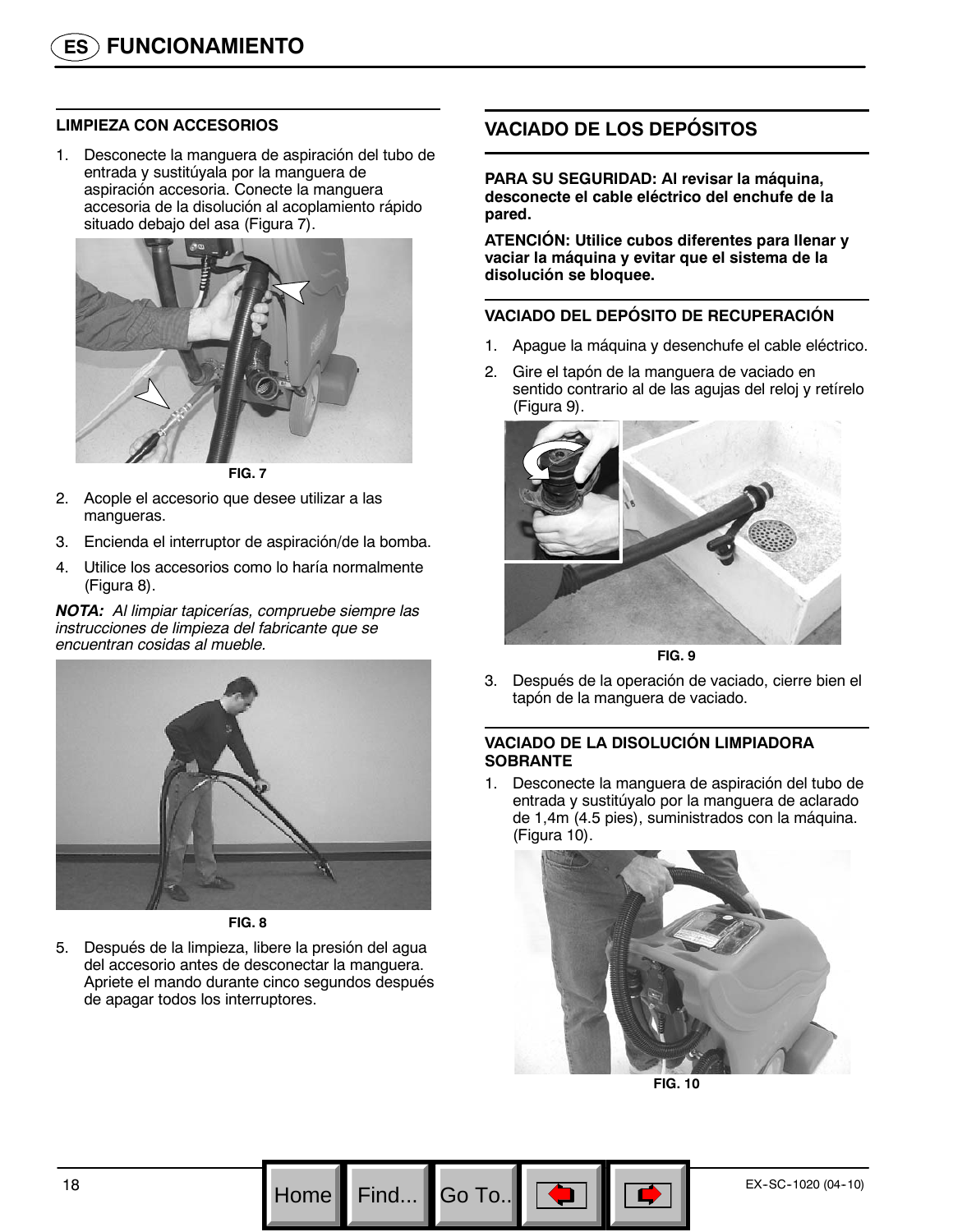- 2. Encienda el interruptor de aspiración/de la bomba.
- 3. Retire la tapa del depósito de la disolución y aspire la disolución sobrante.
- 4. Vacíe el depósito de recuperación.

#### **MANTENIMIENTO**

Para mantener la máquina en buenas condiciones de funcionamiento bastará realizar las operaciones de mantenimiento diarias, semanales o mensuales de la máquina

**PARA SU SEGURIDAD: Al revisar la máquina, desconecte el cable eléctrico del enchufe de la pared.**

#### **MANTENIMIENTO DIARIO (Cada 4 horas de utilización)**

1. Vacíe y aclare bien el depósito de recuperación (Figura 11).

![](_page_18_Picture_9.jpeg)

![](_page_18_Figure_10.jpeg)

2. Extraiga y limpie el filtro del flotador cierre situado en el depósito de recuperación (Figura 12).

![](_page_18_Picture_12.jpeg)

**FIG. 12**

Go To.

3. Inspeccione el patrón del pulverizador para asegurar que no este tapado. En caso de que se tape, remueva las puntas del pulverizador y la mampara y remojadlos en ácido acético por unas 6 horas. Para prevenir daño a las puntas del pulverizador, no use objetos con punta para remover las puntas (Figura 13).

![](_page_18_Picture_15.jpeg)

- **FIG. 13**
- 4. Extraiga aspirando la disolución que pueda quedar en el depósito de disolución (Figura 14).

![](_page_18_Picture_18.jpeg)

**FIG. 14**

5. Extraiga y aclare el filtro del depósito de disolución (Figura 15).

![](_page_18_Picture_21.jpeg)

**FIG. 15**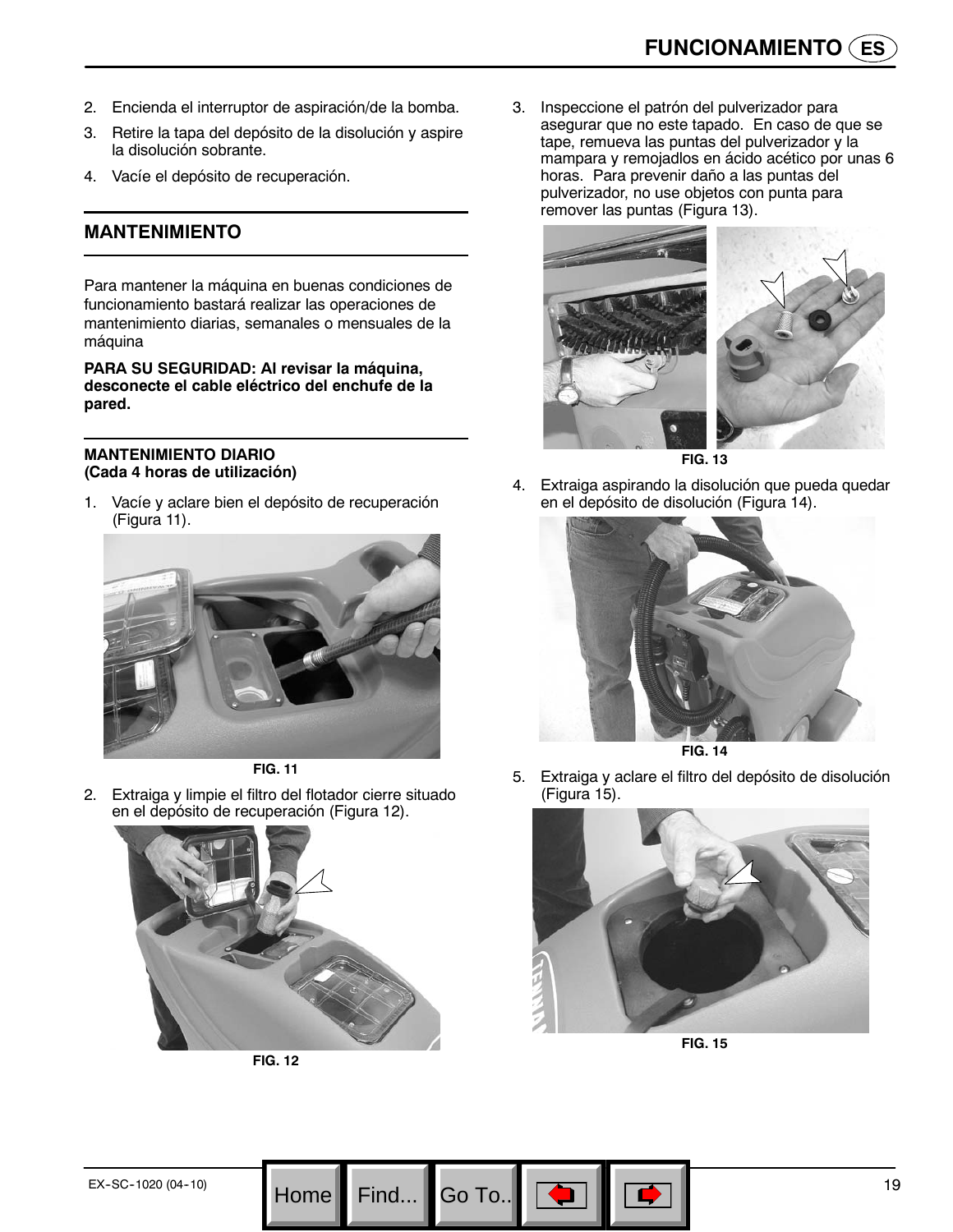6. Retire las fibras de moqueta y restos que pueda haber enredados en el cepillo (Figura 16).

![](_page_19_Picture_2.jpeg)

**FIG. 16**

7. Retire los restos que puedan bloquear el cabezal de recogida (Figura 17).

![](_page_19_Picture_5.jpeg)

**FIG. 17**

- 8. Inspeccione la condición de las herraduras de acero. Para lograr el mejor desempeño de las herraduras de acero, estos deben tocar al piso a lo largo de la cabeza de la máquina. Repare o reemplace estas herraduras cuantas veces sea requerido.
- 9. Controle si el cable o su soporte están deteriorados, sustitúyalos si mostraran deterioro. Guarde el cable enrollado después de cada uso.
- 10. Limpie la máquina con un limpiador no abrasivo que no contenga disolventes (Figura 18).

![](_page_19_Picture_10.jpeg)

**FIG. 18**

#### **MANTENIMIENTO MENSUAL (Cada 80 horas de utilización)**

1. Aclare el sistema de la bomba con una solución de ácido acético para disolver las acumulaciones normales de productos alcalinos.

#### **PARA SU SEGURIDAD: Siga las instrucciones de mezcla y manipulación indicadas en los envases de los productos químicos cuando utilice la máquina.**

- a. Mezcle 16 oz./.5 litros de solución de ácido acético con 2 gal/7,5 litros de agua caliente (temperatura máxima: 140°F/60°C) y viértala en el depósito de la disolución.
- b. Encienda el interruptor de aspiración/de la bomba.
- c. Sitúe el cabezal del cepillos sobre el desagüe y haga funcionar la máquina durante 1 minuto.
- d. Apague la máquina y deje que la solución restante actúe durante la noche y disuelva las acumulaciones alcalinas.
- e. Al día siguiente, pulverice el resto de la disolución y aclare el sistema con 3 gal/11 l de agua limpia.
- 2. Lubrique las ruedas con aceite impermeable.
- 3. Controle si la máquina presenta fugas de agua.
- 4. Controle si los tornillos de la máquina están sueltos.

#### **MANTENIMIENTO TRIMESTRAL (Cada 250 horas de utilización)**

Go To..

Controle el desgaste de los cepillos de carbón del motor de aspiración. Sustituya los cepillos cuando la longitud de sus cerdas sea igual o inferior a 3/8"/1 cm debido al desgaste.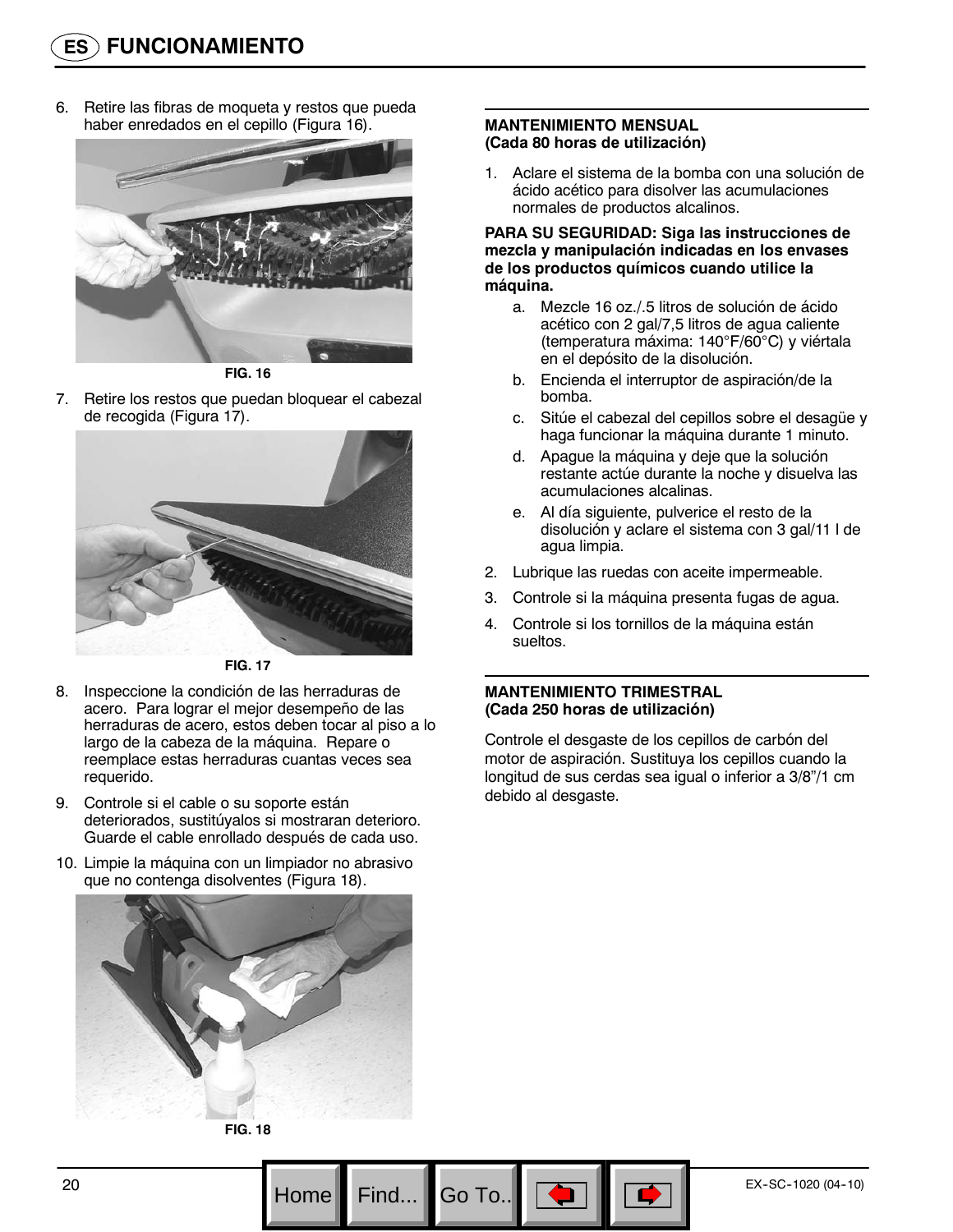## **REVISIÓN DE LA MÁQUINA**

El diseño de la máquina permite abrirla y acceder a los componentes internos para su reparación.

#### **ADVERTENCIA: Desconecte el cable eléctrico antes de revisar la máquina.**

**PARA SU SEGURIDAD: Utilice piezas de recambio suministradas o aprobadas por TENNANT.**

1. Retire los dos pernos hexagonales del delantero de la máquina utilizando una llave de 9/16".

#### **ATENCIÓN: Asegúrese de que los depósitos estén vacíos antes de abrirlos.**

2. Abra el depósito desplazándolo hacia atrás y alejándolo del chasis (Figura 19).

![](_page_20_Picture_8.jpeg)

**FIG. 19**

3. Mantenga sus dedos fuera y cuidar de no pellizcar o arrugar las mangueras y alambrado interno de la máquina. Reemplace y apreté los cerrojos.

## **ALMACENAMIENTO DE LA MÁQUINA**

- 1. Antes de guardar la máquina, asegúrese de aclarar y vaciar todo el agua de los depósitos de la máquina.
- 2. Guarde la máquina en posición vertical en un sitio seco con el cepillo levantado, sin que toque el suelo.
- 3. Retire la tapa de recuperación para facilitar la circulación de aire.

**ADVERTENCIA: No exponga la máquina a la lluvia. Guárdela en un lugar cerrado.**

**ATENCIÓN: Si guarda la máquina a temperaturas iguales o inferiores a 0**°**C, asegúrese de que la máquina, la bomba y el sistema de pulverización están totalmente vacíos y secos.**

## **RECOMENDACIONES PARA EL ALMACENAMIENTO**

Consulte el manual de repuestos para saber qué repuestos conviene tener en stock. Los repuestos que debe tener en almacén se identifican fácilmente por la marca que precede a la descripción de las piezas. Consulte el siguiente ejemplo:

|    | 26 1017380 | (00000000- | ) . Hose, Drain, Assy, 1.5d X 29.5l, Blk, Flx |
|----|------------|------------|-----------------------------------------------|
| 27 | 1008639    | (00000000- | <b>C</b> Drain Assy                           |
|    | 28 1019563 | (00000000- | ) · Strap, Drain Cap                          |
| 29 | 1008637    | (00000000- | ) • O Ring, 1.48" ld, 1.76" Od                |

## **LOCALIZACIÓN DE AVERÍAS**

| <b>PROBLEMA CAUSA</b>                        |                                       | <b>SOLUCIÓN</b>                                                       |
|----------------------------------------------|---------------------------------------|-----------------------------------------------------------------------|
| La máquina no                                | Cableado o interruptores averiados.   | Contactar con el Servicio Técnico                                     |
| funciona.                                    | Cable eléctrico defectuoso.           | Contactar con el Servicio Técnico                                     |
|                                              | Cortacircuitos del edificio activado. | Reajustar el cortacircuitos.                                          |
| La bomba de<br>la disolución<br>no funciona. | Sobrecalentamiento de la bomba.       | Determinar la causa y esperar 20<br>minutos a que la bomba se enfríe. |
|                                              | Bomba de la disolución defectuosa.    | Contactar con el Servicio Técnico                                     |
|                                              | Solenoide defectuoso.                 | Contactar con el Servicio Técnico                                     |
|                                              | Interruptor defectuoso                | Contactar con el Servicio Técnico                                     |
|                                              | Cables rotos o sueltos.               | Contactar con el Servicio Técnico                                     |

Find...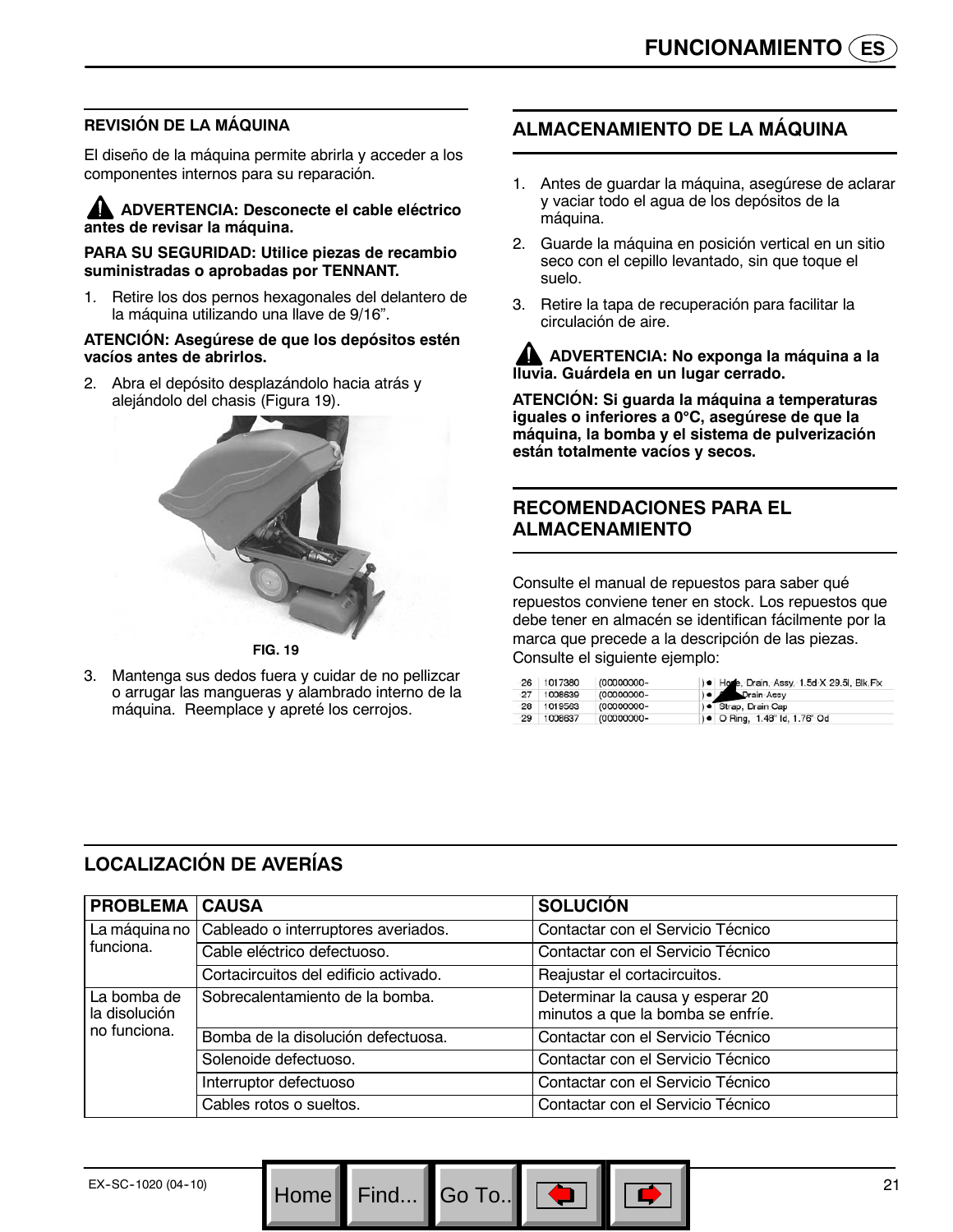# **LOCALIZACIÓN DE AVERÍAS - CONTINUADO**

| <b>PROBLEMA</b>                              | <b>CAUSA</b>                                                 | <b>SOLUCIÓN</b>                                                                                                                                               |
|----------------------------------------------|--------------------------------------------------------------|---------------------------------------------------------------------------------------------------------------------------------------------------------------|
| Motor de<br>aspiración no                    | Sobrecarga térmica del motor de aspiración                   | Controlar si está bloqueado el flujo de aire,<br>esperar 20 minutos a que el motor se enfríe.                                                                 |
| funciona.                                    | Cables rotos o sueltos.                                      | Contactar con el Servicio Técnico                                                                                                                             |
|                                              | Interruptor de aspiración / de la bomba<br>defectuoso.       | Contactar con el Servicio Técnico                                                                                                                             |
|                                              | Motor de aspiración averiado.                                | Contactar con el Servicio Técnico                                                                                                                             |
|                                              | Cepillos de carbón gastados.                                 | Sustituir los cepillos o llamar al servicio técnico.                                                                                                          |
| El motor del<br>cepillo no                   | No se ha tirado del los accionadores del<br>cepillo.         | Tirar de los accionadores del cepillo/pulverización.                                                                                                          |
| funciona.                                    | Cortacircuitos del motor del cepillo activado.               | Retirar la obstrucción del cepillo o reajustar la<br>altura del cepillo. Reajustar el botón del<br>cortacircuitos del cepillo de la caja de<br>interruptores. |
|                                              | Motor del cepillo defectuoso.                                | Contactar con el Servicio Técnico                                                                                                                             |
|                                              | Correa del cepillo floja o rota.                             | Contactar con el Servicio Técnico                                                                                                                             |
|                                              | Cableado o interruptor averiados.                            | Contactar con el Servicio Técnico                                                                                                                             |
| Recogida                                     | Es activado la mampara de flotar.                            | Tanque de recobro desaguadero.                                                                                                                                |
| insuficiente.                                | Tapón de la manguera de vaciado mal<br>cerrado.              | Cierre bien el tapón de la manguera de vaciado.                                                                                                               |
|                                              | Filtro del flotador de cierre bloqueado.                     | Retire la tapa de recuperación y limpie el filtro del<br>flotador de cierre.                                                                                  |
|                                              | Fuga de aire alrededor de la tapa de<br>recuperación.        | Colocar de nuevo la tapa de recuperación o<br>sustituir las juntas.                                                                                           |
|                                              | Conexiones de la manguera de aspiración<br>sueltas.          | Fijar bien las conexiones.                                                                                                                                    |
|                                              | Manguera de aspiración defectuosa.                           | Sustituir la manguera                                                                                                                                         |
|                                              | Conexiones de la manguera de aspiración<br>sueltas.          | Fijar bien las conexiones a la manguera.                                                                                                                      |
|                                              | Herraduras dañados, sueltos o desaparecidos.                 | Repare o reemplace herraduras.                                                                                                                                |
|                                              | La máquina se desplaza demasiado rápido.                     | Reduzca la velocidad de la operación de limpieza.                                                                                                             |
| Pulverización<br>irregular o<br>inexistente. | Nivel del depósito de la disolución bajo o<br>vacío.         | Rellenar el depósito de la disolución.                                                                                                                        |
|                                              | Puntas pulverizadores y mamparas sucias o<br>tapados.        | Limpie o reemplace las puntas y mamparas.                                                                                                                     |
|                                              | Tamaño o ángulo de la punta de pulverización<br>incorrectos. | Sustituir por las puntas correctas.                                                                                                                           |
|                                              | Puntas de pulverización gastadas.                            | Sustituir las puntas de pulverización.                                                                                                                        |
|                                              | Bomba de la disolución defectuosa.                           | Contactar con el Servicio Técnico                                                                                                                             |
|                                              | Filtro del depósito de la disolución bloqueado.              | Limpiar filtro.                                                                                                                                               |
|                                              | Mangueras o alambrados pellizcados o arrugados.              | Reemplace o cambie la ruta de la manguera de solución.                                                                                                        |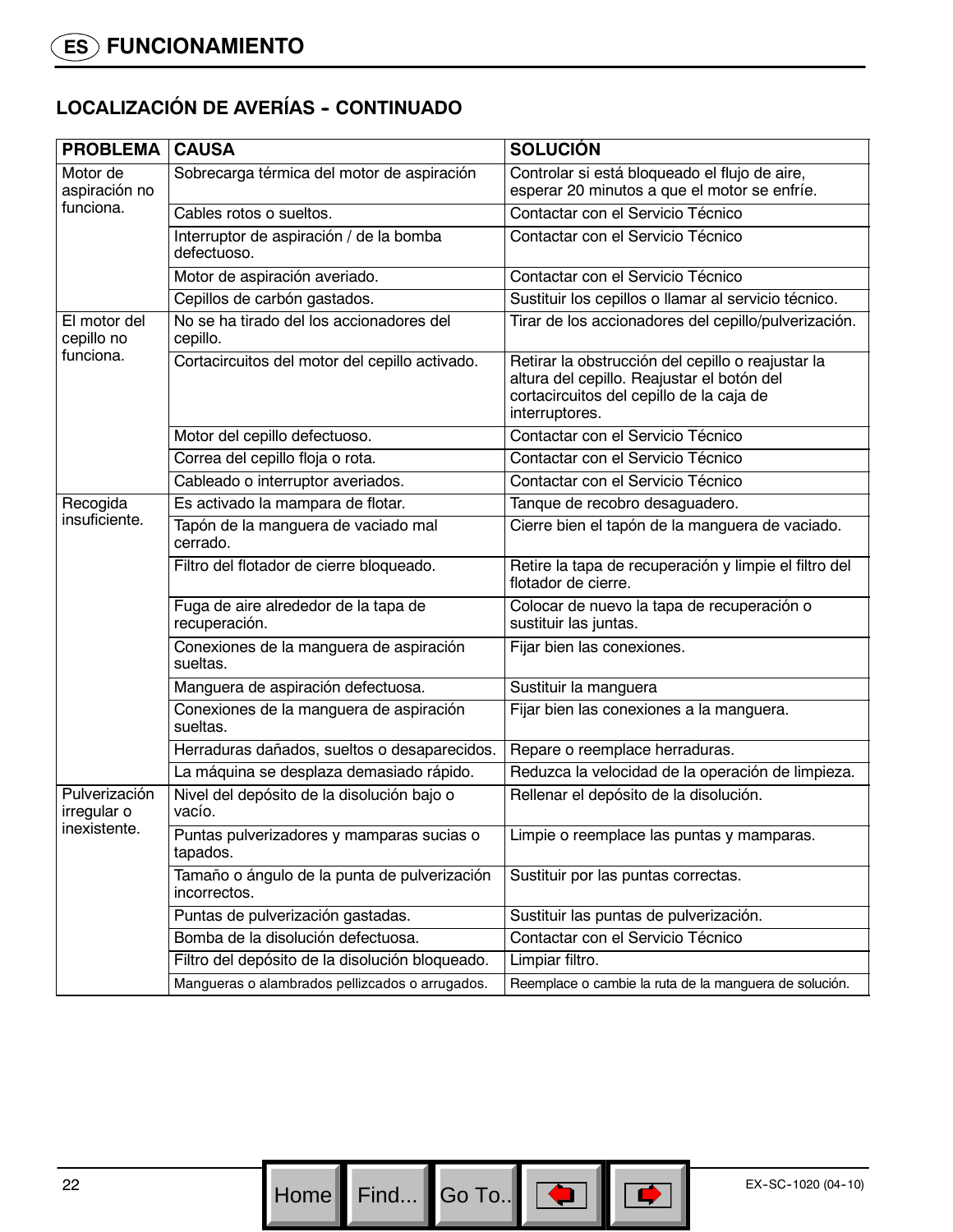## **ESPECIFICACIONES**

| <b>Modelo</b>                                                                    | <b>EX-SC-1020</b>                 |
|----------------------------------------------------------------------------------|-----------------------------------|
| <b>LONGITUD</b>                                                                  | 1092mm (43 in)                    |
| <b>ANCHURA</b>                                                                   | 508mm (20 in)                     |
| <b>ALTURA</b>                                                                    | 864mm (34 in)                     |
| <b>PESO</b>                                                                      | 48 Kg (106 lb)                    |
| CAPACIDAD DEL DEPÓSITO DE LA DISOLUCIÓN.                                         | 38L (10 gal)                      |
| CAPACIDAD DEL DEPÓSITO DE RECUPERACIÓN                                           | 55L (14.5 gal)                    |
| VELOCIDAD MAXIMA DE LIMPIEZA                                                     | 2,600 sq. ft./2415 $m2$ por hora  |
| <b>MOTOR DEL CEPILLO</b>                                                         | 120V, .25hp, 1.5A, 180W, 1800 rpm |
| VELOCIDAD DEL CEPILLO                                                            | 1200 rpm                          |
| BOMBA DE LA DISOLUCIÓN                                                           | 120V, 6.9bar (100psi), 1A         |
| MOTOR DE ASPIRACIÓN                                                              | 120V, 1.8 hp, 13A, 1560W, 3 stage |
| ELEVACIÓN SELLADA DE AGUA                                                        | 3.5m (136 in)                     |
| POTENCIA TOTAL                                                                   | 120V, 14.5, 1740W                 |
| DECIBELIOS A LA ALTURA DEL OPERARIO EN<br>RECINTO CERRADO CON SUELO ENMOQUETADO. | 78dB(A)                           |

## **DIMENSIONES DE LA MÁQUINA**

![](_page_22_Figure_4.jpeg)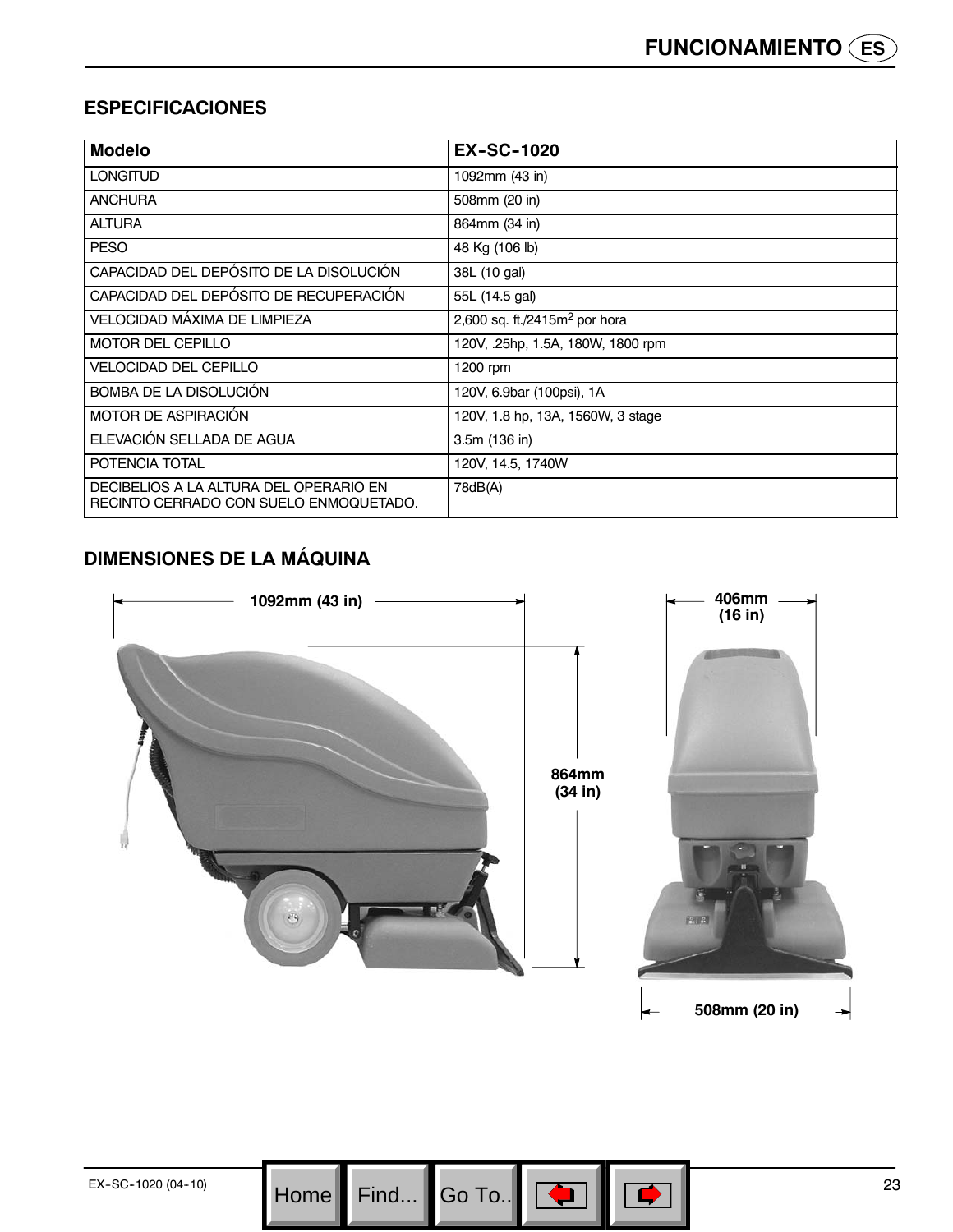# **FR FONCTIONNEMENT**

Ce manuel accompagne chaque nouveau modèle. Il contient les instructions de fonctionnement et d'entretien nécessaires.

#### **Lisez complètement ce manuel et familiarisez--vous avec la machine avant de l'utiliser ou de l'entretenir.**

Cette machine vous fournira d'excellents services. Toutefois, vous obtiendrez les meilleurs résultats pour un prix de revient minimum si:

- La machine est manipulée avec un certain soin.
- La machine fait l'objet d'un entretien régulier conformément aux instructions d'entretien de ce manuel.
- L'entretien de la machine est effectué avec des pièces fournies par le fabricant ou des pièces équivalentes.

Les pièces et fournitures peuvent être commandées en ligne, par téléphone, fax, ou par courrier.

#### **DÉBALLAGE DE LA MACHINE:** Vérifiez

soigneusement si le carton ne présente pas de dommages. Signalez immédiatement tout dommage au transporteur.

![](_page_23_Picture_10.jpeg)

#### **PROTECTION DE L'ENVIRONNEMENT**

Veuillez éliminer les matériaux d'emballage et les composants usagés de l'appareil de manière à protéger l'environnement, conformément aux règlements locaux concernant l'élimination des déchets.

N'oubliez pas de toujours recycler.

#### **Tennant Company**

PO Box 1452 Minneapolis, MN 55440 USA Phone: (800) 553-8033 or (763) 513-2850

www.tennantco.com www.nobles.com

Les spécifications et pièces sont susceptibles de modification sans préavis.

Copyright © 2010 TENNANT Company. Tous droits réservés.

## **DONNÉES DE LA MACHINE**

A remplir au moment de l'installation à titre de référence. Nº du modèle --

Nº de série -

Options de la machine -

Agent commercial - \_\_

N<sup>o</sup> de tél. de l'agent commercial -

Numéro de client --

Go To.. $\blacksquare$ 

Date d'installation -

## **TABLE DES MATIÈRES**

| <b>MESURES DE SÉCURITÉ</b>                                 | 25 |
|------------------------------------------------------------|----|
| INSTRUCTIONS DE MISE À LA TERRE ...                        | 26 |
| ÉTIQUETTES DE MISE EN GARDE                                | 26 |
| COMPOSANTS DE LA MACHINE                                   | 27 |
| REGLAGE DE LA MACHINE $\ldots \ldots \ldots \ldots \ldots$ | 28 |
| UTILISATION DE LA MACHINE                                  | 29 |
| OPERATIONS PRELIMINAIRES                                   | 29 |
| NETTOYAGE DES MOQUETTES                                    | 29 |
| PENDANT LE FONCTIONNEMENT                                  | 29 |
| NETTOYAGE AVEC LES INSTRUMENTS                             | 30 |
| <b>VIDANGE DES RESERVOIRS </b><br>VIDANGE DU RESERVOIR DE  | 30 |
| RECUPERATION<br>VIDANGE DE LA SOLUTION NETTOYANTE          | 30 |
| RESTANTE                                                   | 30 |
|                                                            | 31 |
| ENTRETIEN QUOTIDIEN)                                       | 31 |
| ENTRETIEN MENSUEL                                          | 32 |
| ENTRETIEN TRIMESTRIEL                                      | 32 |
| $ENTRETIEN DE LA MACHINE:$                                 | 32 |
| ENTREPOSAGE DE LA MACHINE                                  | 33 |
| PIECES DE STOCK RECOMMANDEES                               | 33 |
| DEPISTAGE DES PANNES                                       | 34 |
| <b>CARACTERISTIQUES TECHNIQUES </b>                        | 36 |
| DIMENSIONS DE LA MACHINE                                   | 36 |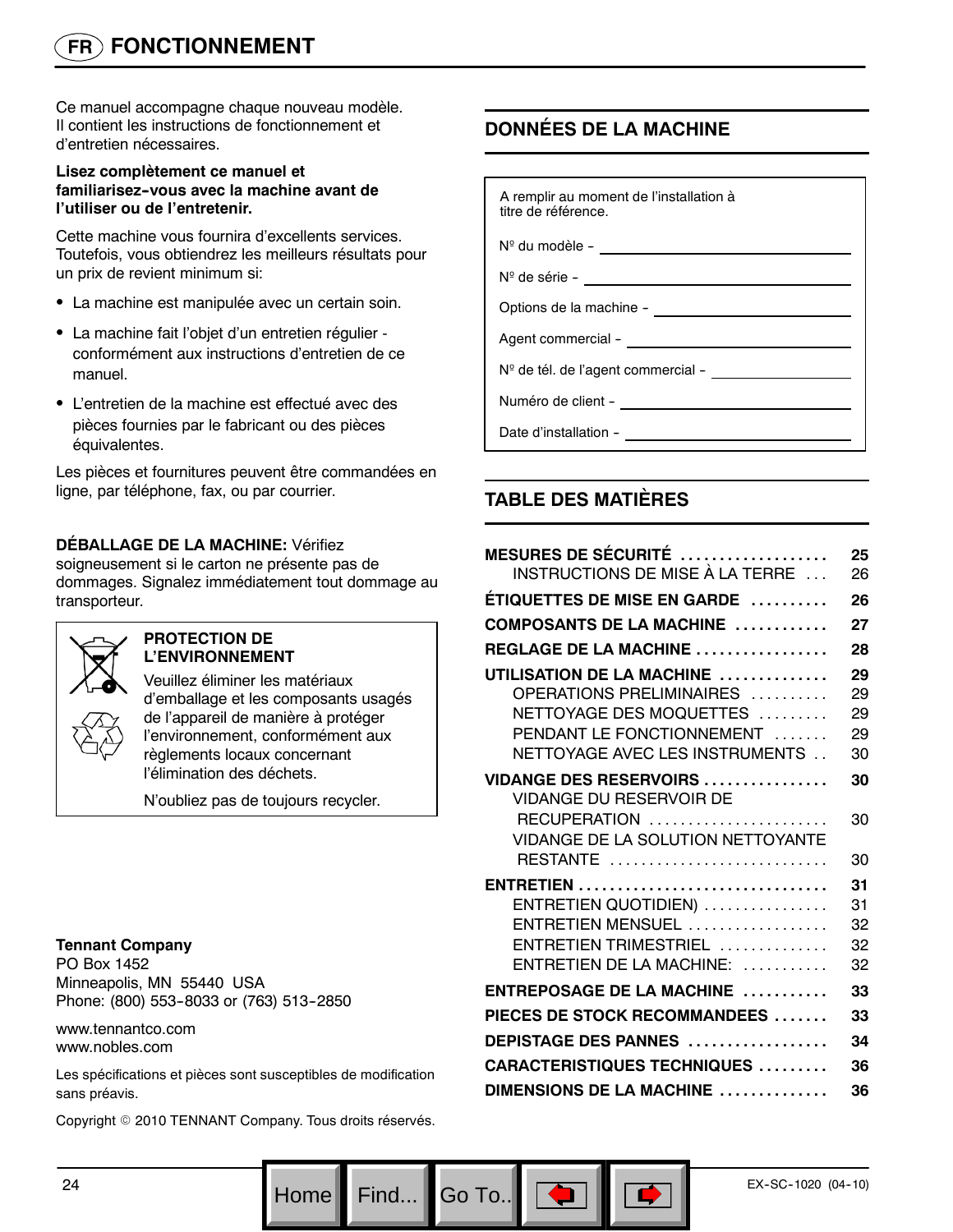## **MESURES DE SÉCURITÉ**

**Cette machine est conçue pour un usage commercial. Elle est destinée exclusivement au nettoyage des moquettes et tissus d'ameublement dans un environnement intérieur et ne convient pas à un quelconque autre usage. Utilisez uniquement des accessoires et des produits nettoyants pour moquettes disponibles dans le commerce, prévus pour l'utilisation de la machine.**

#### **Tous les opérateurs sont tenus de lire et comprendre les consignes de sécurité suivantes et de se familiariser avec celles--ci.**

Le symbole de mise en garde suivant et l'en-tête « POUR VOTRE SECURITE » sont utilisés tout au long de ce manuel comme indiqué dans leur description :

**A MISE EN GARDE : identifie la présence de dangers ou les opérations dangereuses susceptibles de blesser grièvement ou de provoquer la mort.**

**POUR VOTRE SECURITÉ : identifie les instructions qui doivent être suivies afin de garantir la sécurité lors de l'utilisation de l'équipement.**

**Le fait de ne pas respecter ces avertissements peut entraîner des blessures, un choc électrique, un incendie ou une explosion.**

**MISE EN GARDE: N'utilisez jamais de liquides inflammables ou n'utilisez pas la machine dans ou près de liquides ou vapeurs inflammables ou de poussières combustibles.**

**MISE EN GARDE: Ne ramassez pas de matériaux inflammables ou de métaux réactifs.**

**AL MISE EN GARDE : danger électrique. N'utilisez pas la machine avec un cordon d'alimentation endommagé. Ne modifiez pas la prise. Débranchez le cordon d'alimentation avant d'entretenir la machine.**

**MISE EN GARDE : Point de coincement du vérin. Restez hors de portée de la zone de levage de la tête.**

Les signaux d'information ci-après indiquent les **situations potentiellement dangereuses pour l'opérateur ou l'équipement:**

#### **POUR VOTRE SECURITÉ:**

- **1. N'utilisez pas la machine:**
	- Si vous n'y êtes pas formé et autorisé.
	- Avant d'avoir lu et compris le manuel **opérateur.**
	- **Dans des zones inflammables ou comportant des risques d'explosion.**
	- Si le cordon n'est pas correctement relié à **la terre.**
	- Avec des cordons ou prises endommagés.
	- Si elle n'est pas en bon état de marche.
	- $\mathbf{\hat{A}}$  l'extérieur.
	- **Dans l'eau stagnante.**
	- Avec des rallonges de cordons **supplémentaires. Utilisez uniquement les rallonges de cordons équipées avec la machine ; celles--ci possèdent la capacité adéquate et sont reliées à la terre.**
- **2. Avant d'utiliser la machine:**
	- Assurez-vous que tous les dispositifs de **sécurité se trouvent à leur place et fonctionnent correctement.**
- **3. Lors de l'utilisation de la machine:**
	- Ne roulez pas sur le cordon avec l'appareil.
	- Ne tirez pas la machine par la prise ou le **cordon.**
	- Ne tirez pas le cordon près des bords ou **des coins vifs.**
	- Ne fermez pas de portes sur le cordon.
	- **-- Ne débranchez pas l'appareil en tirant sur le cordon.**
	- $N'$ étirez pas le cordon.
	- Ne manipulez pas la prise avec des mains **mouillées.**
	- **Éloignez le cordon des surfaces chaudes.**
	- **Signalez immédiatement tout dommage occasionné à la machine ou tout mauvais fonctionnement.**
	- Suivez les instructions de mélange et de **manipulation indiquées sur les conteneurs chimiques.**
- **4. Avant de quitter ou d'entretenir la machine:**
	- Coupez le contact de la machine.
	- Débranchez le cordon de la prise murale.
- **5. Lors de l'entretien de la machine :**

Go To.. $\parallel$ 

- Débranchez le cordon de la prise murale.
- **Évitez les pièces mobiles. Ne portez pas de veste ou de chemise large ou de manches amples.**
- **-- Utilisez des pièces de rechanges fournies ou agréées par le fabricant.**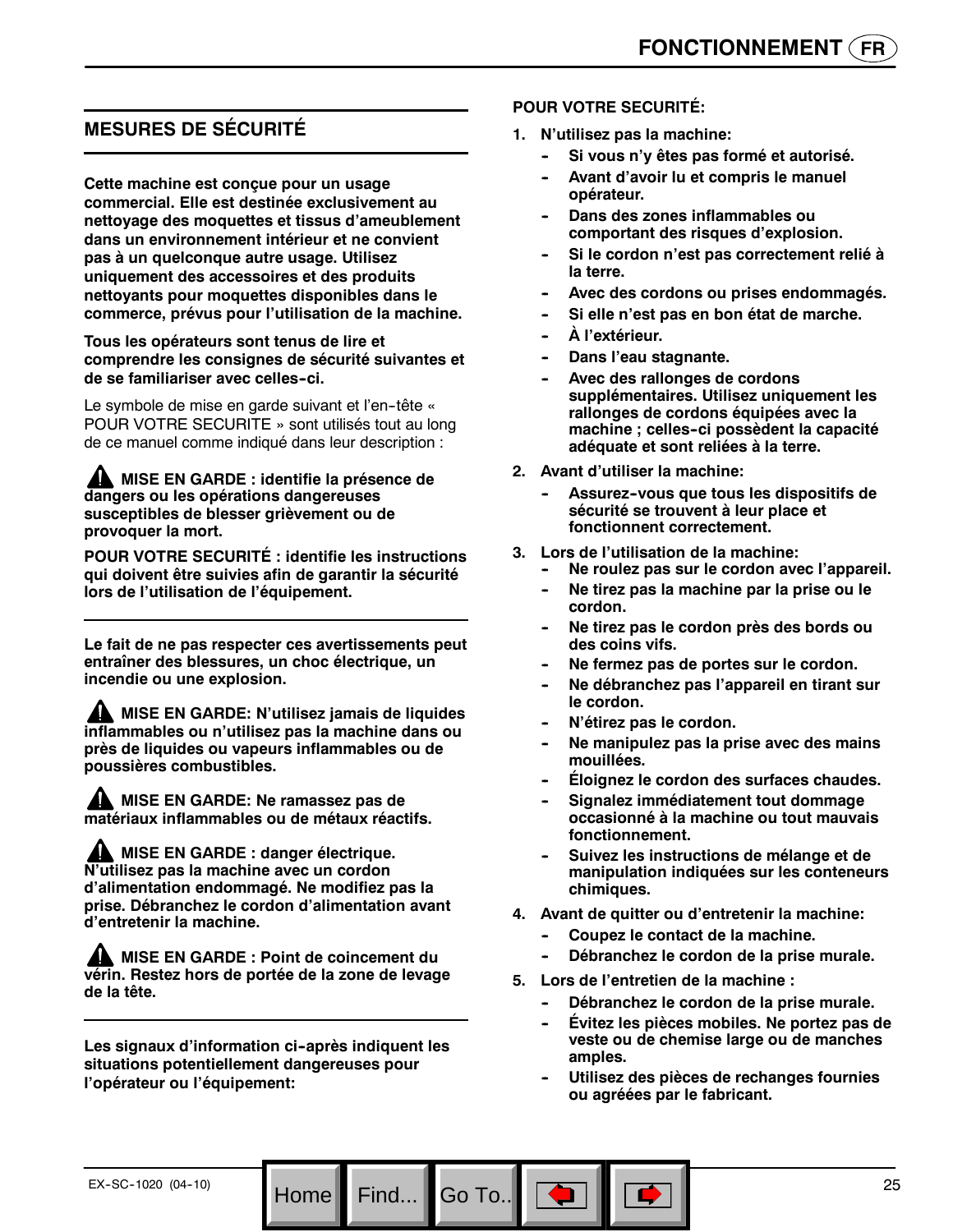#### **INSTRUCTIONS DE MISE À LA TERRE**

**La machine doit être mise à la terre. En cas de dysfonctionnement ou de panne, la mise à la terre offre une voie de moindre résistance au courant électrique, afin de réduire le risque de décharge électrique. Cette machine est équipée d'un cordon muni d'un conducteur de terre principale et d'une fiche avec mise à la terre. La fiche doit être branchée sur une prise appropriée montée correctement, conformément aux réglementations et codes en vigueur au niveau local. Ne supprimez pas la fiche de mise à la terre ; si celle--ci manque, remplacez la prise avant d'utiliser la machine.**

# **Fiche de terre Prise à 3 trous reliée à la terre**

## **ÉTIQUETTES DE MISE EN GARDE**

L'étiquette de mise en garde apparaît sur la machine à l'emplacement indiqué. Remplacez l'étiquette lorsqu'elle est endommagées ou qu'elle devient illisible.

![](_page_25_Picture_6.jpeg)

![](_page_25_Picture_9.jpeg)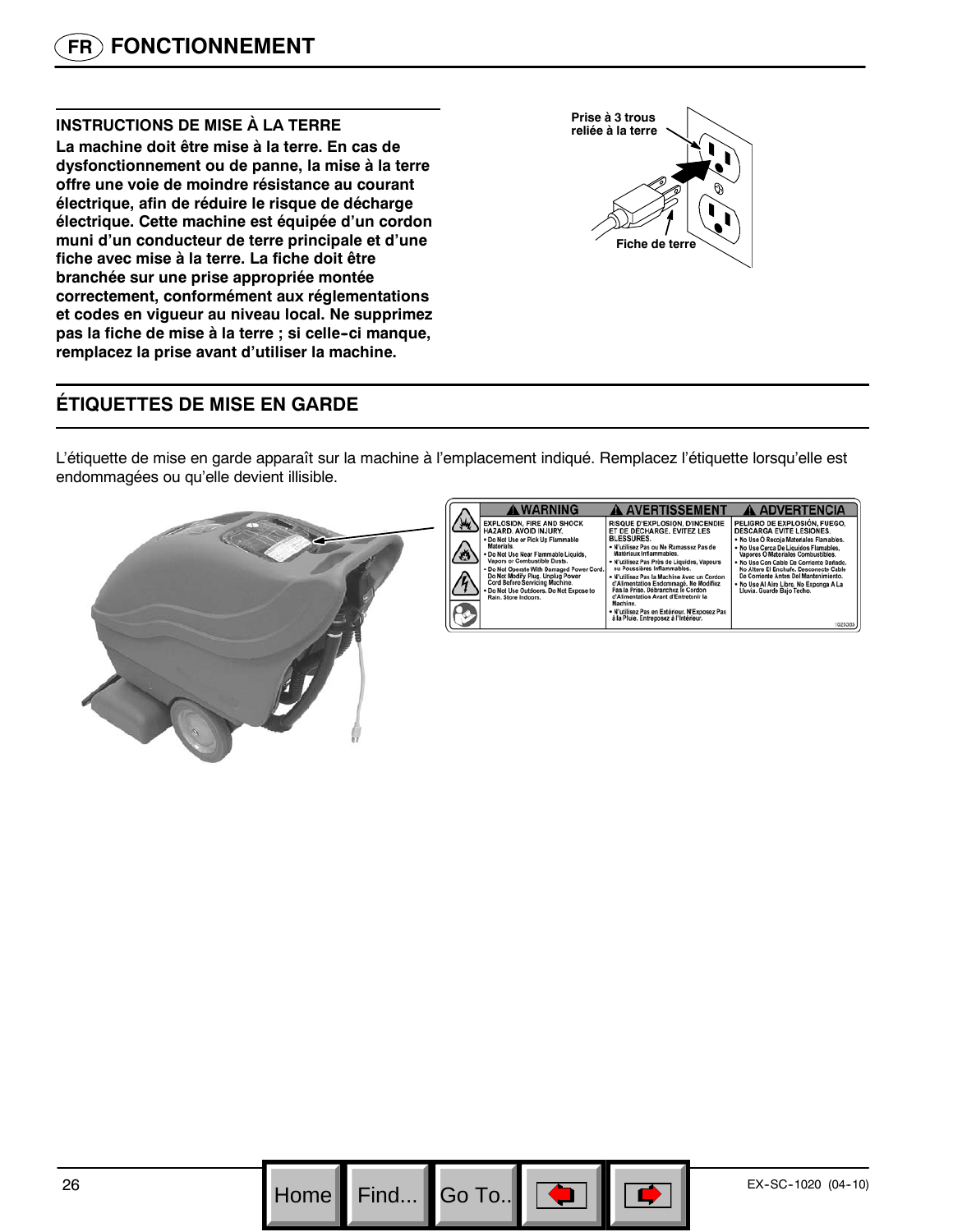## **COMPOSANTS DE LA MACHINE**

![](_page_26_Picture_2.jpeg)

Go To.. $\|$ 

- **1. Tête de la brosse haute puissance**
- **2. Gicleurs (Sous le carter de brosse)**
- **3. Tête de ramassage**
- **4. Bouton de réglage de la hauteur de la brosse**
- **5. Couvercle du réservoir de solution**
- **6. Couvercle du réservoir de récupération**
- **7. Commutateur Marche/Arrêt Brosse/Déclencheurs**
- **8. Interrupteur Marche/Arrêt d'extracteur/pompe**
- **9. Indicateur de pression des brosses**
- 10. Coupe-circuit de la brosse
- **11. Crochet d'attache du tuyau de solution de l'accessoire**
- **12. Crochet d'attache du tuyau d'aspiration de l'accessoire**
- **13. Tuyau de vidange**
- **14. Toron de raccordement d'alimentation**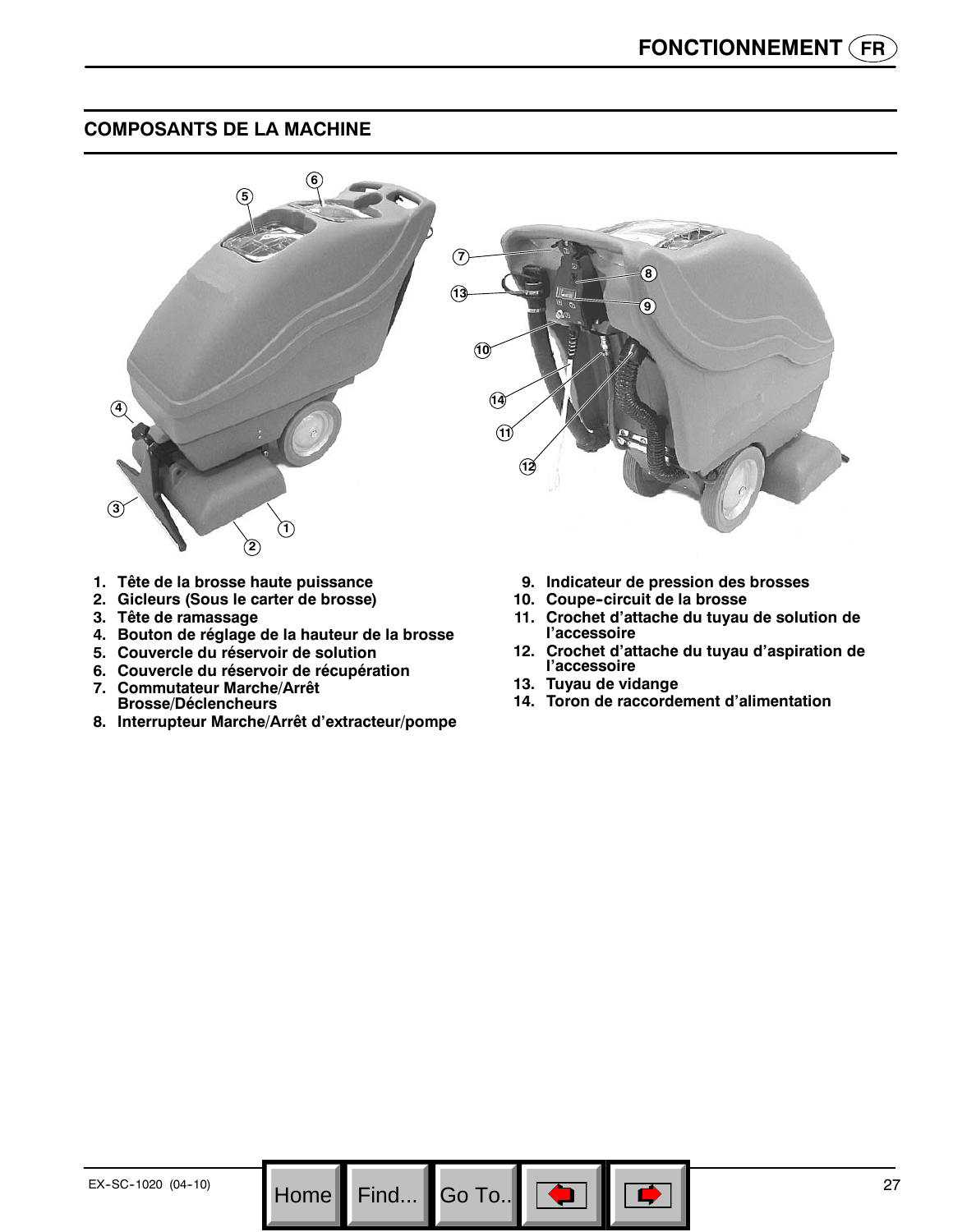## **REGLAGE DE LA MACHINE**

- 1. Vérifiez soigneusement si le carton ne présente pas de dommages. Signalez immédiatement tout dommage au transporteur. La machine est expédiée montée et prête à l'emploi.
- 2. Enlevez le couvercle du réservoir de solution et remplissez le réservoir de 38 litres (10 gal) d'eau chaude d'une température de 60 °C (140°F) maximum (Figure 1).

**ATTENTION: Utilisez différents seaux pour remplir et pour vider la machine, afin d'éviter l'obstruction du système de solution.**

![](_page_27_Picture_5.jpeg)

**FIG. 1**

**MISE EN GARDE: N'utilisez jamais de liquides inflammables ou n'utilisez pas la machine dans ou près de liquides ou vapeurs inflammables ou de poussières combustibles.**

3. Ajoutez la solution de nettoyage recommandée. Suivez scrupuleusement les instructions de dosage figurant sur le flacon.

**POUR VOTRE SECURITE: Quand vous utilisez la machine, suivez les instructions de mélange et de manipulation indiquées sur les conteneurs chimiques.**

#### **ATTENTION: Si vous utilisez des produits d'entretien en poudre, mélangez avant d'ajouter.**

*REMARQUE: Si vous le souhaitez, utilisez de l'eau uniquement : vous obtiendrez un excellent résultat.*

4. Remettez le couvercle fermement après le remplissage.

5. Branchez le cordon d'alimentation de 15m à la machine; ensuite, branchez le cordon dans une prise murale de terre (Figure 2).

![](_page_27_Picture_14.jpeg)

**FIG. 2**

**POUR VOTRE SECURITE: N'utilisez la machine que si le câble est correctement relié à la terre.**

**POUR VOTRE SECURITÉ : N'utilisez pas la machine avec des rallonges de câbles supplémentaires. Utilisez uniquement les rallonges de cordons équipées avec la machine ; celles--ci possèdent la capacité adéquate et sont reliées à la terre.**

6. Réglez la brosse à la bonne hauteur. Tournez le bouton de réglage de la hauteur en faisant pivoter la brosse jusqu'à ce que les poils soient en contact avec la moquette, puis, tournez le bouton d'un demi-tour supplémentaire. Tournez le bouton dans le sens des aiguilles d'une montre pour relever la brosse et tournez-le dans le sens contraire des aiguilles d'une montre pour la rabaisser (Figure 3).

![](_page_27_Picture_19.jpeg)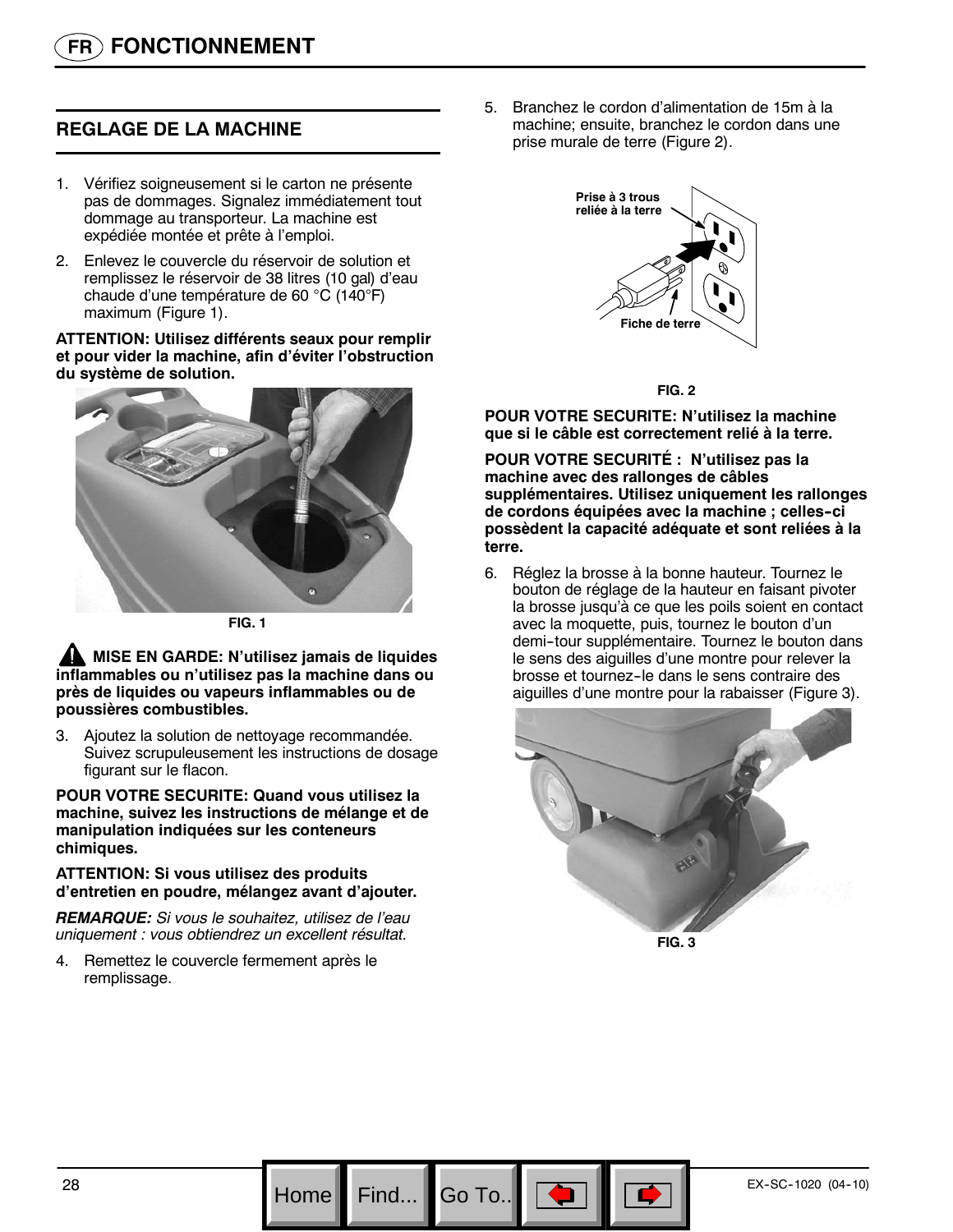7. Fixez l'attache de ceinture au cordon d'alimentation (Figure 4).

![](_page_28_Picture_2.jpeg)

## **UTILISATION DE LA MACHINE**

**POUR VOTRE SECURITE: N'utilisez la machine qu'après avoir lu et compris le manuel opérateur.**

#### **OPERATIONS PRELIMINAIRES**

- 1. Aspirez la moquette pour enlever les particules et les autres détritus.
- 2. Vérifiez si le cordon d'alimentation n'est pas endommagé.

#### **NETTOYAGE DES MOQUETTES**

#### **MISE EN GARDE: Ne ramassez pas de matériaux inflammables ou de métaux réactifs.**

1. Activez l'interrupteur de l'extracteur/de la pompe.

*REMARQUE: Le système de diffusion de la solution n'est pas activé tant que le bouton de la brosse/de diffusion n'est pas enfoncé.*

2. Pour commencer le nettoyage, appuyez sur le bouton et tirez lentement la machine vers l'arrière à une allure d'environ 3m (10 ft.) par 15 secondes (Figure 5)

![](_page_28_Picture_13.jpeg)

- 3. Relâchez le bouton à la fin du couloir et continuez à tirer la machine vers l'arrière d'encore 30cm (12in), pour ramasser l'excédent de solution.
- 4. Faites basculer la machine sur l'arrière et poussez--la vers l'avant pour commencer à nettoyer le couloir suivant.

#### **PENDANT LE FONCTIONNEMENT**

1. Examinez l'indicateur de pression de brossage et ajustez le cas échéant le bouton de réglage de la pression de brossage. Utilisez la pression de brossage UNIQUEMENT dans la zone verte. Tournez le bouton dans le sens contraire des aiguilles d'une montre pour augmenter la pression de brossage et dans le sens des aiguilles d'une montre pour la diminuer (Figure 6).

![](_page_28_Picture_18.jpeg)

**FIG. 6**

**ATTENTION : Pour éviter une surcharge du moteur de la brosse, n'utilisez pas la machine lorsque l'aiguille indiquant la pression de brossage se trouve dans la zone rouge.**

- 2. Laissez les traces se chevaucher de 5cm (2 in).
- 3. Restez à l'écart de la prise murale et du cordon d'alimentation pour éviter d'endommager le cordon d'alimentation.
- 4. Vérifiez qu'une quantité importante de mousse ne s'est pas formée dans le réservoir de récupération. Utilisez un désémulsifiant recommandé pour prévenir tout dommage du moteur.

#### **ATTENTION : Une accumulation excessive de mousse empêche l'activation du filtre d'arrêt à flotteur. Ceci peut endommager le moteur de l'extracteur.**

5. Un arrêt de la brosse peut signifier que le coupe-circuit a sauté. Débranchez le cordon d'alimentation, vérifiez si la brosse n'est pas obstruée OU relevez la hauteur de la brosse. Appuyez sur le bouton de réenclenchement qui se trouve sous la boîte des interrupteurs pour reprendre le nettoyage.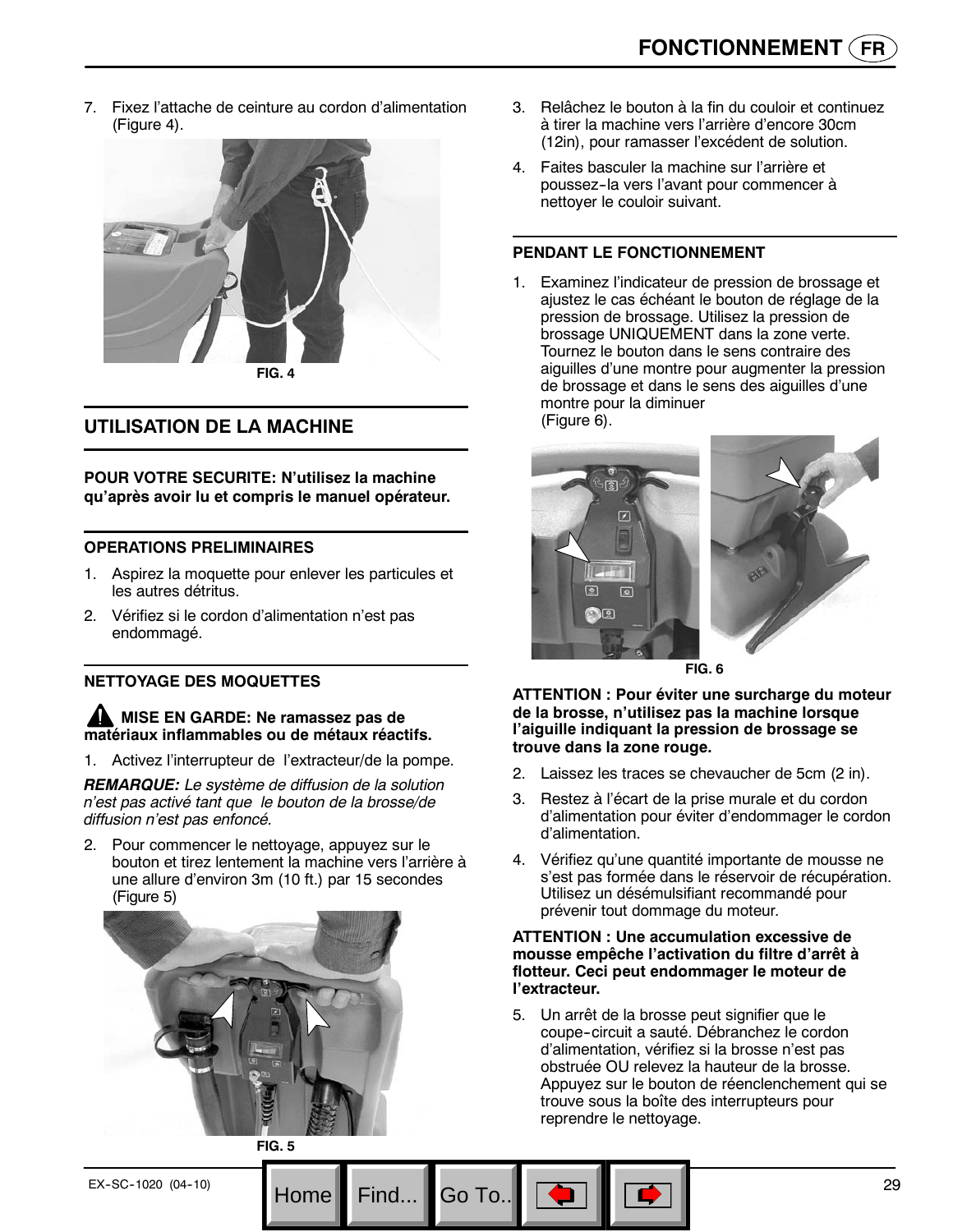- 6. Répétez la trajectoire de nettoyage pour les zones particulièrement sales.
- 7. Une fois que le ramassage s'interrompt ou que le réservoir de solution est vide, la vidange du réservoir de récupération doit être faite (Voir VIDANGE DES RESERVOIRS).

#### **NETTOYAGE AVEC LES INSTRUMENTS**

1. Débranchez le tuyau d'aspiration du couvercle du réservoir et branchez le tuyau d'aspiration de l'instrument à la place. Branchez le tuyau de solution de l'instrument au raccord rapide qui se trouve à l'avant de la poignée (Figure 7).

![](_page_29_Picture_5.jpeg)

**FIG. 7**

- 2. Fixez l'instrument de votre choix aux tuyaux.
- 3. Activez l'interrupteur de l'extracteur/de la pompe.
- 4. Utilisez les instruments normalement (Figure 8).

*REMARQUE: Lorsque vous nettoyez des tissus d'ameublement, vérifiez toujours les instructions de nettoyage du fabricant cousues dans le meuble.*

![](_page_29_Picture_11.jpeg)

**FIG. 8**

5. Une fois le nettoyage effectué, relâchez la pression d'eau de l'instrument avant de débrancher le tuyau.Pressez la gâchette pendant cinq secondes après avoir désactivé les interrupteurs.

## **VIDANGE DES RESERVOIRS**

**POUR VOTRE SECURITE: Quand vous entretenez la machine, débranchez le câble de la prise murale.**

**ATTENTION: Utilisez différents seaux pour remplir et pour vider la machine, afin d'éviter l'obstruction du système de solution.**

#### **VIDANGE DU RESERVOIR DE RECUPERATION**

- 1. Désactivez la machine et débranchez le cordon d'alimentation.
- 2. Tournez le bouton du bouchon de vidange dans le sens contraire des aiguilles d'une montre et tirez le bouchon pour faire la vidange (Figure 9).

![](_page_29_Picture_20.jpeg)

**FIG. 9**

3. Remettez le bouchon du tuyau de vidange fermement.

#### **VIDANGE DE LA SOLUTION NETTOYANTE RESTANTE**

1. Débranchez le tuyau d'aspiration du couvercle du réservoir de récupération et remplacez-le par le tuyau de nettoyage de 1.4m (4 1/2ft) fourni avec la machine (Figure 10).

![](_page_29_Picture_25.jpeg)

**FIG. 10**

2. Activez l'interrupteur de l'extracteur/de la pompe.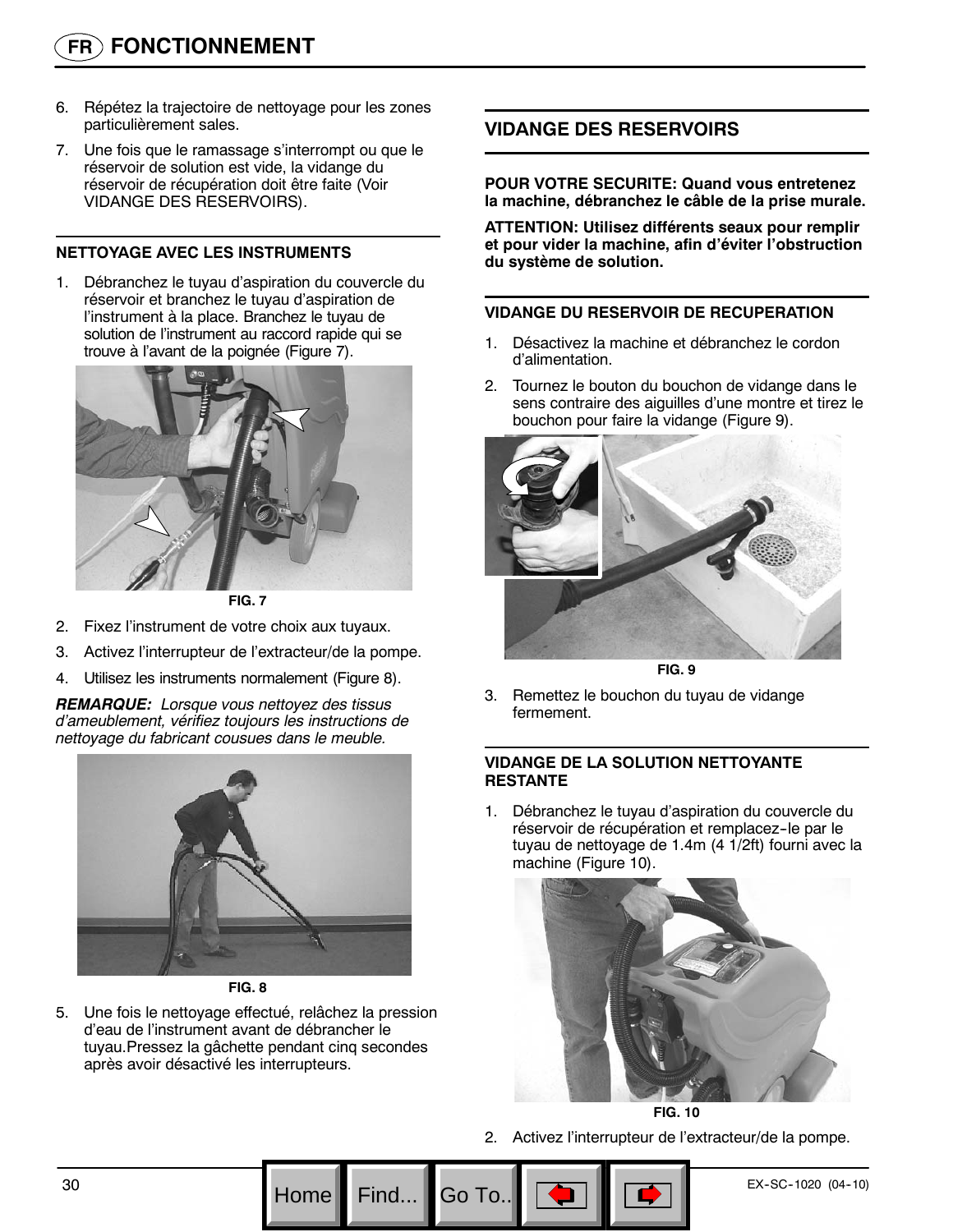- 3. Enlevez le couvercle du réservoir de solution et aspirez la solution restante.
- 4. Faites la vidange du réservoir de récupération.

## **ENTRETIEN**

Pour garder la machine en bon état de marche, suivez simplement les procédures d'entretien quotidiennes, hebdomadaires et mensuelles.

#### **POUR VOTRE SECURITE: Quand vous entretenez la machine, débranchez le câble de la prise murale.**

#### **ENTRETIEN QUOTIDIEN (Toutes les 4 heures de service)**

1. Rincez le réservoir de récupération et le couvercle du réservoir de récupération après l'emploi. (Figure 11).

![](_page_30_Picture_8.jpeg)

**FIG. 11**

2. Retirez les peluches du filtre de coupure à flotteur qui se trouve dans le réservoir de récupération. (Figure 12).

![](_page_30_Picture_11.jpeg)

**FIG. 12**

Go To.

3. Vérifiez si le système de diffusion n'est pas obstrué. S'il est obstrué, enlevez les gicleurs et les filtres et faites--les tremper dans une solution d'acide acétique pendant six heures maximum. N'utilisez pas d'objets pointus pour retirer les gicleurs; vous risquez de les endommager (Figure 13).

![](_page_30_Picture_14.jpeg)

4. Aspirez toute la solution restante dans le réservoir de solution (Figure 14).

![](_page_30_Picture_16.jpeg)

**FIG. 14**

5. Retirez et rincez le filtre du réservoir de solution (Figure 15).

![](_page_30_Picture_19.jpeg)

**FIG. 15**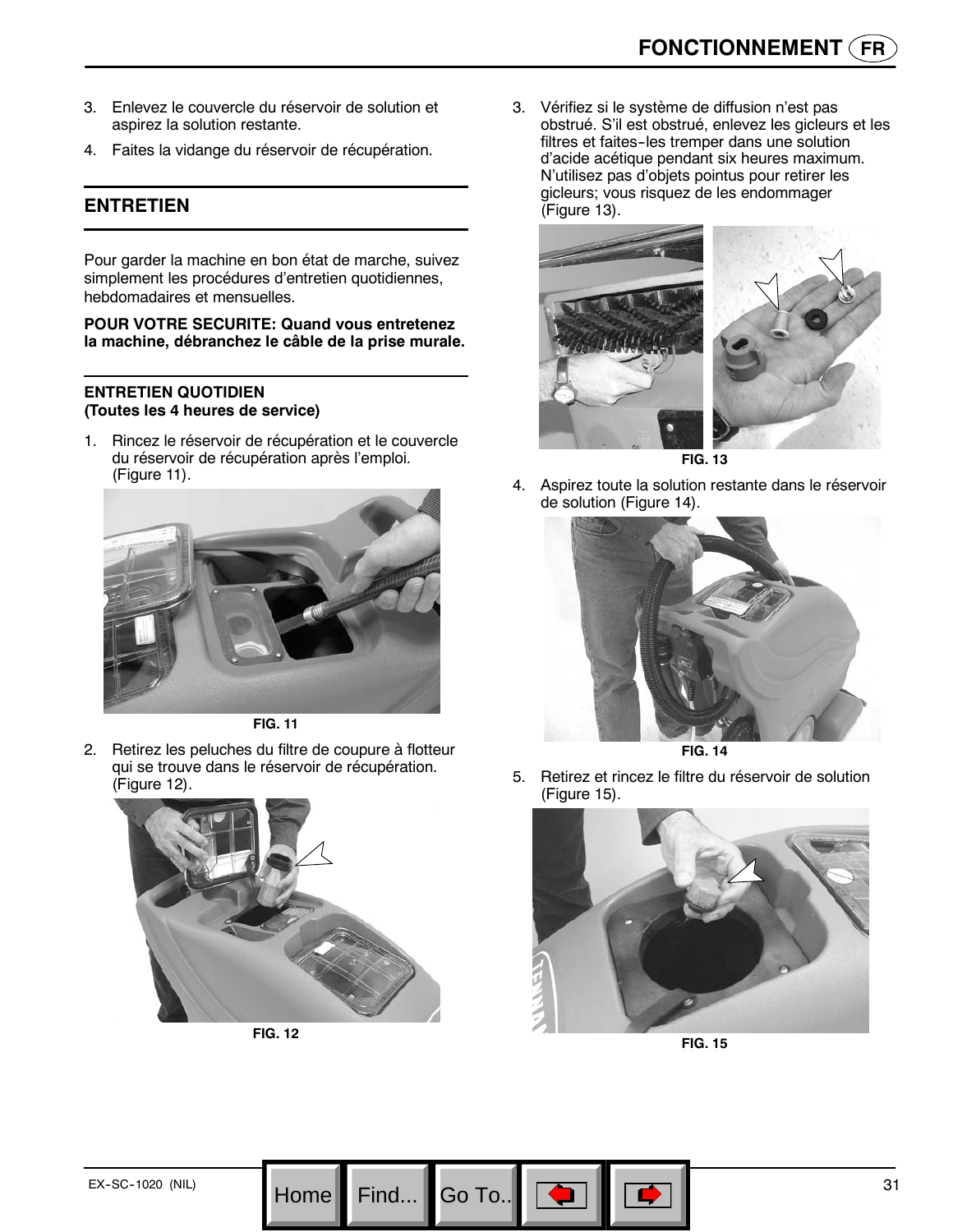6. Retirez les fibres de moquette et les détritus coincés dans la brosse. (Figure 16).

![](_page_31_Picture_2.jpeg)

**FIG. 16**

7. Enlevez tous les détritus qui se trouvent dans la tête de ramassage. (Figure 17).

![](_page_31_Picture_5.jpeg)

**FIG. 17**

- 8. Inspectez l'état des sabots de ramassage en acier inoxydable. Pour les meilleures performances de ramassage, les sabots doivent toucher le sol sur la totalité de la longueur de la tête de ramassage. Réparez ou remplacez les sabots si nécessaire.
- 9. Contrôlez si le cordon d'alimentation n'est pas endommagé et remplacez-le si nécessaire. Enroulez convenablement le cordon après chaque emploi.
- 10. Nettoyez la machine avec un produit non abrasif et non solvant (Figure 18).

![](_page_31_Picture_10.jpeg)

**FIG. 18**

#### **ENTRETIEN MENSUEL (Toutes les 80 heures de service)**

1. Rincez le système de pompage avec une solution d'acide acétique pour dissoudre la formation normale de produits chimiques alcalins.

#### **FOR SAFETY: When using machine, follow mixing and handling instructions on chemical containers.**

- a. Préparez au préalable une solution à base de 5 litres (16 oz) d'acide acétique et de 7,5 litres (2 gal) d'eau chaude 60 °C (140\_F ) max. et versez-la dans le réservoir de solution.
- b. Activez l'interrupteur de l'extracteur/de la pompe.
- c. Positionnez la tête de la brosse au-dessus d'un trou de vidange et faites fonctionner la machine pendant une minute.
- d. Coupez la machine et laissez la solution restante décomposer les dépôts alcalins toute la nuit.
- e. Le lendemain, diffusez le reste de la solution et rincez le système avec 11 litres (3 gal) d'eau claire.
- 2. Lubrifiez les roulettes avec une huile résistant à l'eau.
- 3. Vérifiez si la machine n'a pas de fuite.
- 4. Inspect machine for loose screws.

#### **ENTRETIEN TRIMESTRIEL (Toutes les 250 heures de service**

Vérifiez le degré d'usure des balais en charbon du moteur de l'extracteur. Remplacez les brosses lorsque la longueur des poils est de 10mm (0.38 in) ou moins. Contactez votre centre d'entretien agréé pour un contrôle des balais de charbon.

#### **ENTRETIEN DE LA MACHINE:**

La machine s'ouvre en pivotant sur des charnières pour permettre l'accès aux composants internes en cas de réparation (Figure 19).

**ANISE EN GARDE: Tension dangereuse. Risque de décharge ou d'électrocution. Débranchez toujours la machine avant de procéder à l'entretien.**

**POUR VOTRE SECURITE: Quand vous entretenez la machine, utilisez les pièces de rechange fournies ou agréées par le fabricant.**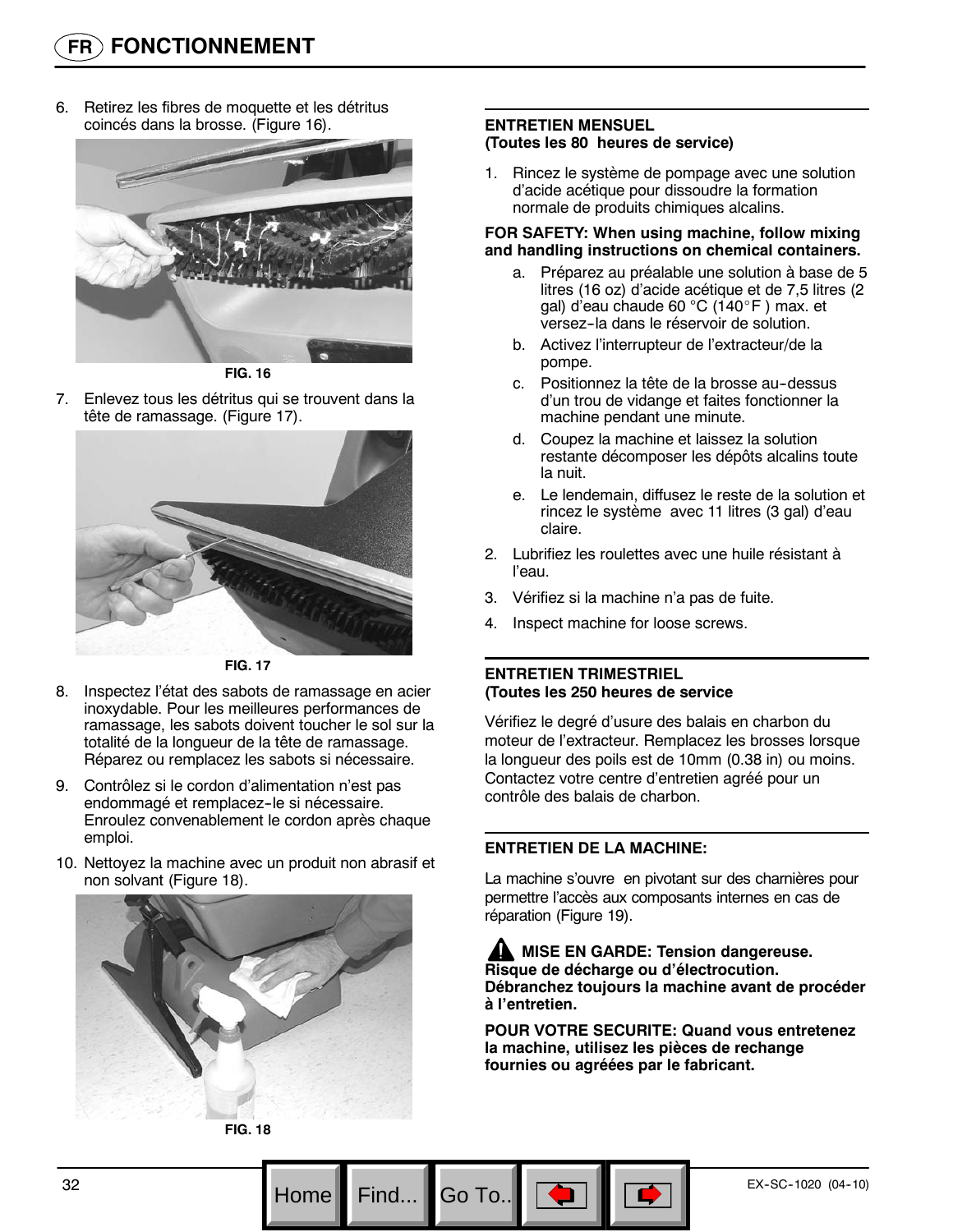1. A l'aide d'une clé de 9/16", retirez les deux boulons à tête hexagonale à l'avant de la machine pour ouvrir la machine.

#### **ATTENTION: Assurez--vous que les réservoirs sont vides avant de les ouvrir.**

2. Faites basculer le réservoir vers l'arrière en l'écartant du châssis (Figure 19).

![](_page_32_Picture_4.jpeg)

3. Lorsque vous refermez la machine, éloignez vos doigts et veillez à ne pas pincer ou coincer les tuyaux internes ou le câblage. Replacez et serrez les boulons à tête hexagonale.

## **ENTREPOSAGE DE LA MACHINE**

- 1. Avant d'entreposer la machine, veillez à rincer les réservoirs et à faire la vidange de toute l'eau de la machine.
- 2. Entreposez la machine verticalement à l'abri de l'humidité en veillant à ce que les brosses soient relevées du sol.
- 3. Enlevez le couvercle du réservoir de récupération pour favoriser la circulation d'air.

**AN MISE EN GARDE: N'exposez pas la machine à la pluie. Entreposez--la à l'intérieur.**

**ATTENTION: En cas d'entreposage de la machine à des températures inférieures à 0**°**C, veillez à ce que la machine, la pompe et le système de pulvérisation soient tout à fait vides et secs.**

## **PIECES DE STOCK RECOMMANDEES**

Reportez--vous à la section Liste des pièces du manuel pour les articles de stock recommandés. Les articles de stock sont clairement identifiés à l'aide d'un point précédant la description de la pièce. Voir l'exemple ci-dessous :

| 26 | 1017380    | (00000000- | ) . Hore, Drain, Assy, 1.5d X 29.5l, Blk, Flx |
|----|------------|------------|-----------------------------------------------|
| 27 | 1008639    | (00000000- | Drain Assy                                    |
|    | 28 1019563 | (00000000- | ) · Strap, Drain Cap                          |
| 29 | 1008637    | (00000000- | ) • O Ring, 1.48" Id, 1.76" Od                |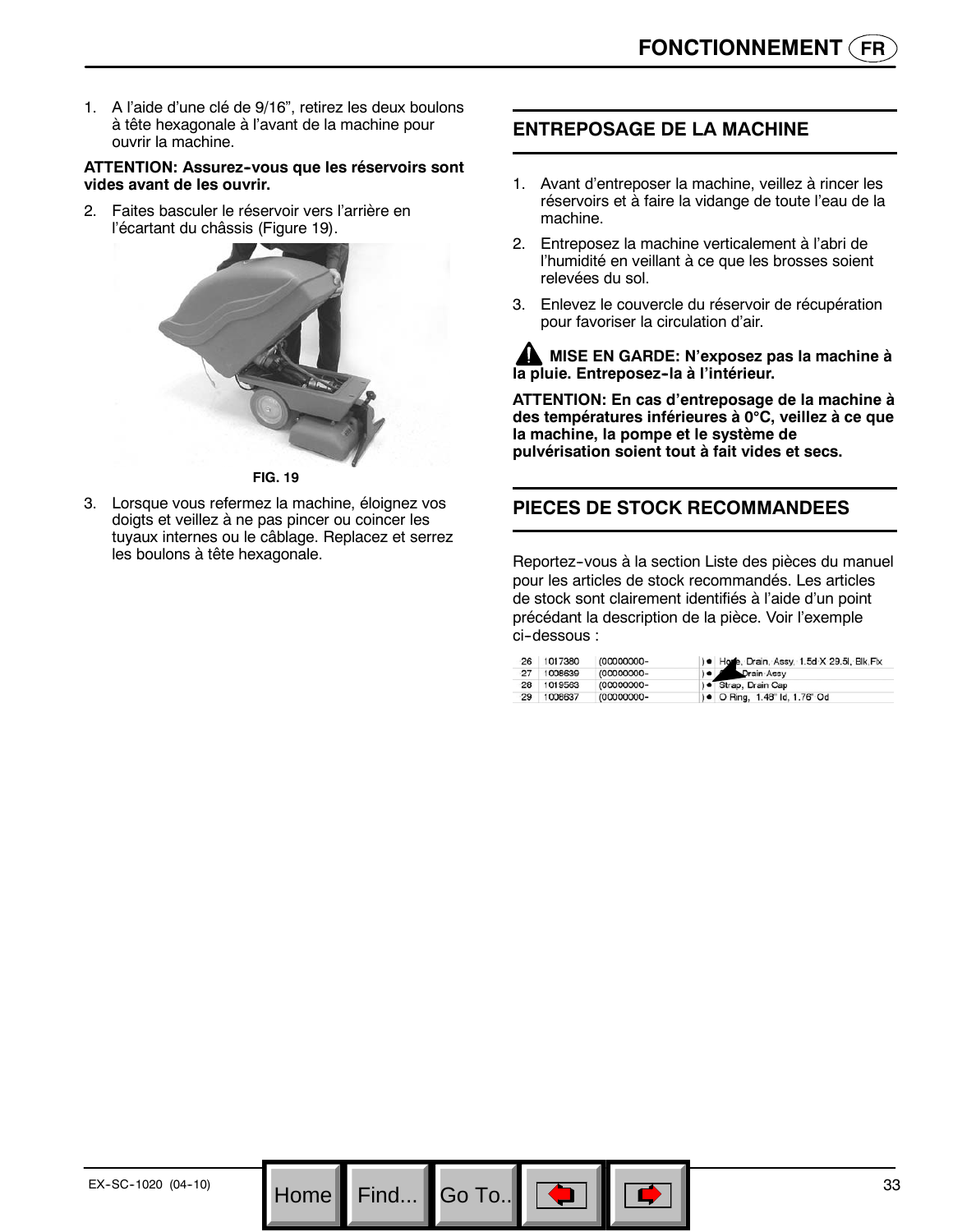## **DEPISTAGE DES PANNES**

| <b>PROBLEME</b>                                 | <b>CAUSE</b>                                                              | <b>REMEDE</b>                                                                                                                                                                                              |
|-------------------------------------------------|---------------------------------------------------------------------------|------------------------------------------------------------------------------------------------------------------------------------------------------------------------------------------------------------|
| La machine ne fonctionne pas.                   | Interrupteurs ou fils défectueux.                                         | Contactez le service de dépannage.                                                                                                                                                                         |
|                                                 | Cordon d'alimentation défectueux.                                         | Contactez le service de dépannage.                                                                                                                                                                         |
|                                                 | Coupe-circuit du bâtiment déclenché.                                      | Réenclenchez le coupe-circuit.                                                                                                                                                                             |
| La pompe de solution ne<br>fonctionne pas.      | Surchauffe de la pompe.                                                   | Déterminez la cause et laissez<br>refroidir la pompe 20 minutes.                                                                                                                                           |
|                                                 | Pompe de solution défectueuse.                                            | Contactez le service de dépannage.                                                                                                                                                                         |
|                                                 | Solénoïde défectueux.                                                     | Contactez le service de dépannage.                                                                                                                                                                         |
|                                                 | Interrupteur défectueux.                                                  | Contactez le service de dépannage.                                                                                                                                                                         |
|                                                 | Fil débranché ou défectueux.                                              | Contactez le service de dépannage.                                                                                                                                                                         |
| Le moteur de l'extracteur ne<br>fonctionne pas. | Dispositif de surcharge thermique du<br>moteur de l'extracteur déclenché. | Vérifiez si le passage d'air n'est pas<br>obstrué, laissez le moteur refroidir 20<br>minutes.                                                                                                              |
|                                                 | Fil détaché ou cassé.                                                     | Contactez le service de dépannage.                                                                                                                                                                         |
|                                                 | Interrupteur de l'extracteur/de la<br>pompe défectueux.                   | Contactez le service de dépannage.                                                                                                                                                                         |
|                                                 | Moteur de l'extracteur défectueux.                                        | Contactez le service de dépannage.                                                                                                                                                                         |
|                                                 | Balais en charbon usés.                                                   | Remplacez les balais ou faites faire un<br>entretien.                                                                                                                                                      |
| Le moteur de la brosse ne<br>fonctionne pas.    | Bouton de la brosse/de diffusion n'est<br>pas enfoncé.                    | Appuyez sur le bouton de la brosse/de<br>diffusion.                                                                                                                                                        |
|                                                 | Coupe-circuit du moteur de la brosse<br>déclenché.                        | Enlevez les détritus causant<br>l'obstruction OU réglez la hauteur de<br>la brosse. Réenclenchez le bouton du<br>coupe-circuit de la brosse qui se<br>trouve dans le bas de la boîte des<br>interrupteurs. |
|                                                 | Moteur de la brosse défectueux.                                           | Contactez le service de dépannage.                                                                                                                                                                         |
|                                                 | Courroie de la brosse détachée ou<br>cassée.                              | Contactez le service de dépannage.                                                                                                                                                                         |
|                                                 | Bouton ou fil défectueux.                                                 | Contactez le service de dépannage.                                                                                                                                                                         |
| Ramassage non satisfaisant de<br>l'eau.         | Le filtre d'arrêt à flotteur est activé.                                  | Faites la vidange du réservoir de<br>récupération.                                                                                                                                                         |
|                                                 | Bouchon du tuyau de vidange<br>desserré.                                  | Mettez le bouchon fermement sur le<br>tuyau de vidange.                                                                                                                                                    |
|                                                 | Filtre de coupure à flotteur obstrué.                                     | Retirez le couvercle du réservoir de<br>récupération et débarrassez-le des<br>peluches.                                                                                                                    |
|                                                 | Fuite d'air autour du couvercle du<br>réservoir de récupération.          | Resserrez les boutons du couvercle<br>du réservoir de récupération ou<br>remplacez les joints.                                                                                                             |
|                                                 | Raccords du tuyau d'aspiration<br>détachés.                               | Rattachez fermement les raccords.                                                                                                                                                                          |
|                                                 | Tuyau d'aspiration défectueux.                                            | Remplacez le tuyau.                                                                                                                                                                                        |
|                                                 | Raccords du tuyau d'aspiration<br>détachés.                               | Rattachez fermement les raccords au<br>tuyau                                                                                                                                                               |
|                                                 | Sabots de tête de ramassage<br>endommagés, lâches ou manquants.           | Réparez ou remplacez les sabots de<br>tête de ramassage.                                                                                                                                                   |
|                                                 | Déplacement trop rapide de la<br>machine.                                 | Réduisez la vitesse du processus de<br>nettoyage.                                                                                                                                                          |
| 34                                              |                                                                           | EX-SC-1020 (04-10)                                                                                                                                                                                         |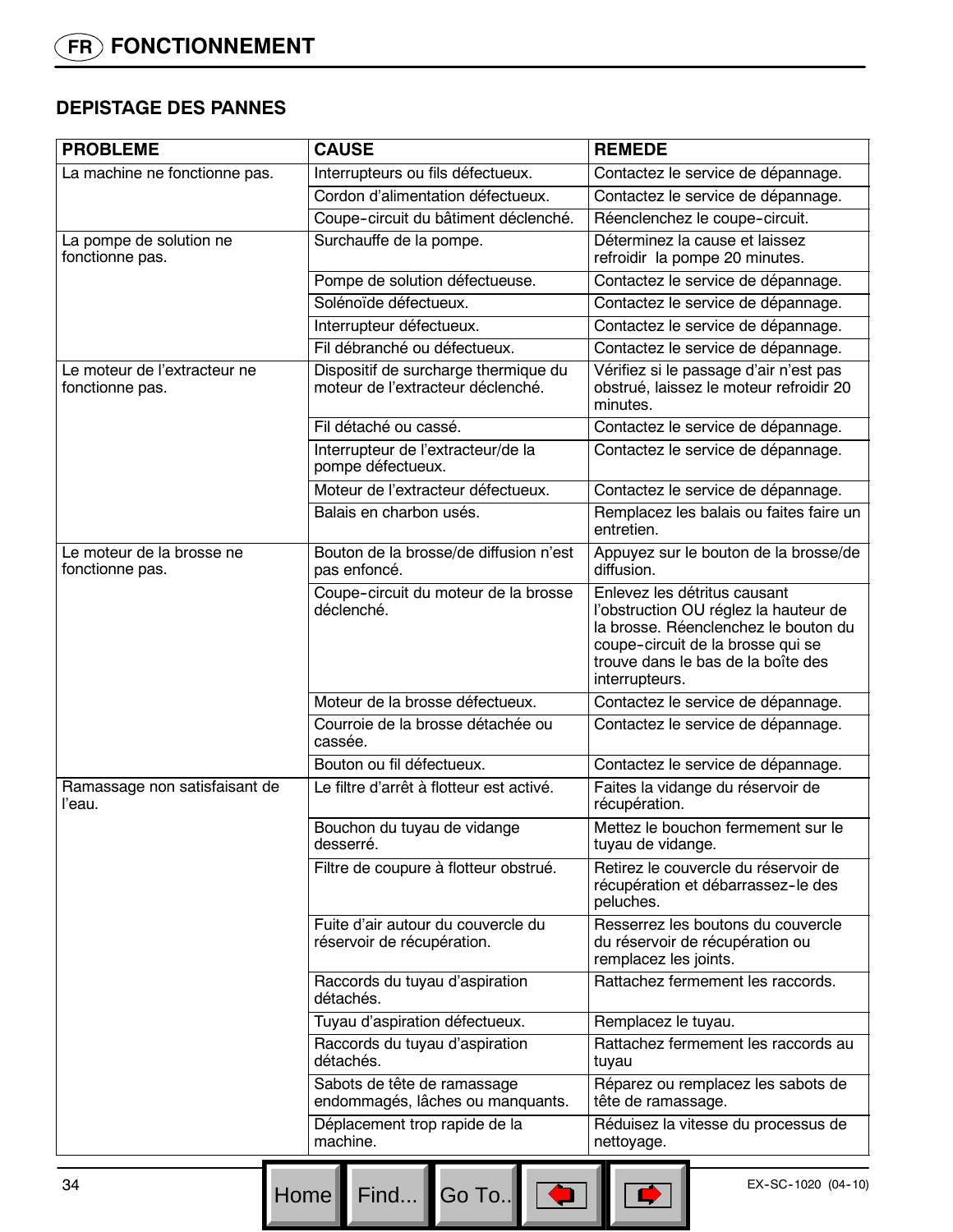## **DEPISTAGE DES PANNES - CONTINUÉ**

| <b>PROBLEME</b>                 | <b>CAUSE</b>                                             | <b>REMEDE</b>                                   |
|---------------------------------|----------------------------------------------------------|-------------------------------------------------|
| Diffusion irrégulière ou nulle. | Réservoir de solution plus assez<br>rempli ou vide.      | Remplissez le réservoir de solution.            |
|                                 | Gicleurs sales ou obstrués.                              | Nettoyez ou remplacez les gicleurs.             |
|                                 | Taille des gicleurs ou angle<br>d'aspersion inapproprié. | Remplacez par des gicleurs<br>appropriés.       |
|                                 | Gicleurs usés.                                           | Remplacez les gicleurs.                         |
|                                 | Réservoir de solution plus assez<br>rempli ou vide.      | Contactez le service de dépannage.              |
|                                 | Filtre du réservoir obstrué.                             | Nettoyez le filtre.                             |
|                                 | Tuyaux internes de solution pincés ou<br>coincés         | Détournez ou remplacez le tuyau de<br>solution. |